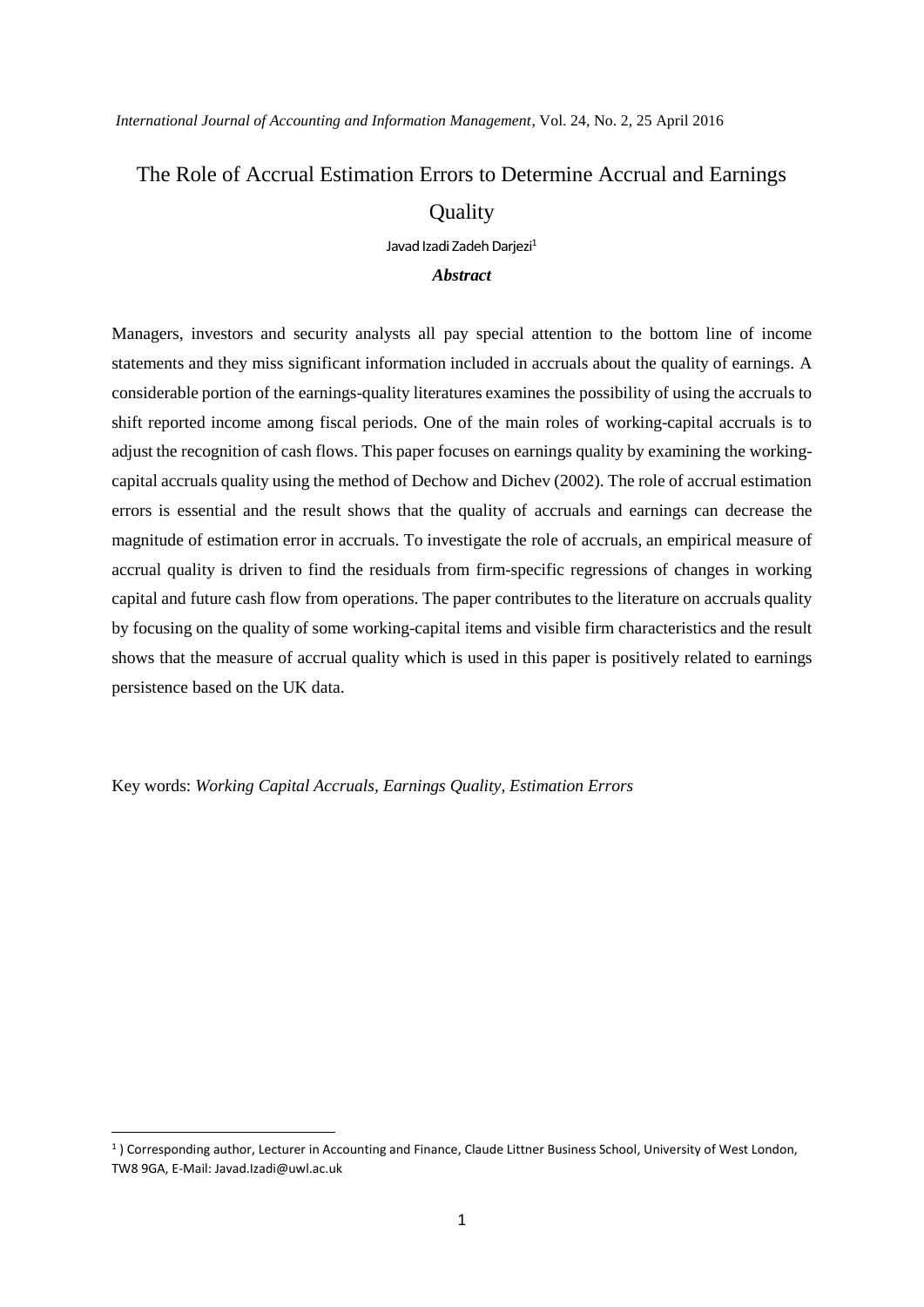#### *1. Introduction*

**.** 

A growing body of evidence specifies that the quality of accounting information is viewed as dominant by financial analysts, investors, standards setters and other users and by firms keen to reduce information asymmetry costs by improving accounting quality. Concerning the academic literature about accounting information quality, there is no any specific definition or framework for determining the quality of earnings. However, Dechow et.al (2010) provide a definition of earnings quality by referring to SFAC No. 1 as follows:

"*Higher quality earnings provide more information about the features of a firm's financial performance that are relevant to a specific decision made by a specific decision-maker."<sup>2</sup>*

According to their definition of earnings quality, they believe that earnings quality is a conditional concept and is only defined in this context. Also, they argue that, in the reported earnings figure, the quality of earnings be subject to the instructive of the firm's financial performance and that earnings quality is determined by both the relevance of the underlying financial performance and the ability of the accounting system to measure performance. Researchers argue for the importance of earning quality in various ways. A multi-dimensional concept of accounting quality arises through most researchers focusing on the quality of accounting information by searching different aspects of earning in line with their interpretation of what are important aspects of earnings such as accruals quality and earnings quality. For example, Liu and O'Farrell (2011) show that there is a considerable amount of evidence which indicates the quality of earnings can be driven by new accounting standards. They find that the earnings management through accruals decreased after using the new set of standards in China. Similar to prior findings, Liu et al. (2014) demonstrate that earnings management through accruals is not significantly different between US GAAP and IAS/IFRS firms. According to earlier research, earnings management has a strong association with earnings quality. Ball and Shivakumar (2007) show that high quality earnings are conservative, whereas upwardly managed earnings are low quality earnings. A similar recommendation was made by Hu et al. (2015), who predicted that managers are conservative to manage earnings when they first start to take top managerial positions. According to their research, when mangers reach the maximum level of earnings management, again they will become conservative. Recent research by Cheng et al. (2013) discuss how the earnings quality can affects the role of earnings and cash flows for valuing a company. Their finding shows when earnings quality is better, the role of earnings in describing contemporaneous abnormal returns remains unchanged but operating cash flows explain more contemporaneous abnormal. Also, earlier research shows that the mispricing of accruals is greater for firms if they have a long operating cycle (see Hao, 2009). Hao finding indicates that

<sup>&</sup>lt;sup>2</sup> Following Statement of Financial Accounting Concepts (SFAC) standard No. 1, financial reporting should provide information as follows:

<sup>&#</sup>x27;'*Financial reporting should provide information about an enterprise's financial performance during a period*.''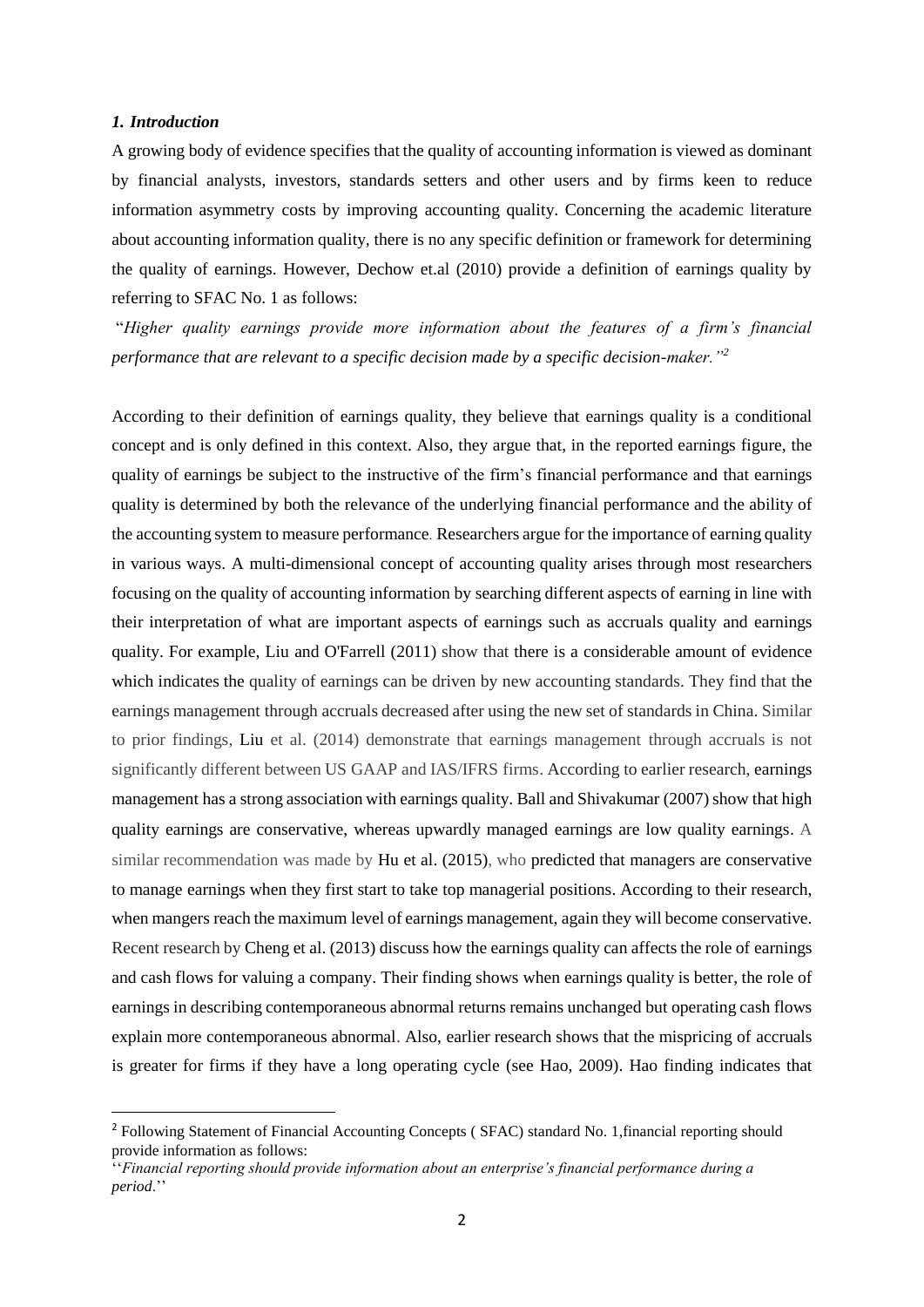investors focus on earnings, whereas ignoring the persistence of accruals between firms with different earnings quality. Francis et al. (2004) provide several dimensions of earnings quality which they use widely in accounting research. Considering underlying assumptions of financial reporting, they provide seven earnings attributes according to two bases of accounting and market which is defined as "accounting-based" and "market-based". They refer to quality, persistence, predictability and smoothness as "accounting-based" because they are measured using accounting information only. Also, they consider value relevance, timeliness and conservatism as "market-based" earnings attributes because measures of these constructs are based on the estimated relation between accounting earnings and market prices or returns. The accounting-based earnings elements include accruals quality, predictability, persistence and smoothness. Value relevance, conservatism and timeliness are the elements of the market-based characteristics. The elements of the market-based characteristics use prices or returns as the reference and for their estimation they depend on both accounting data and market data. According to Francis et al. (2004), in the accounting-based elements, it is assumed that the function of earnings is to allocate cash flows to reporting periods through accruals. However, in the market-based elements, it is considered that the function of earnings is assumed to show economic income as characterised by stock returns. This paper seeks accounting-based earnings quality and consequent accruals quality as a measure of earnings quality. Accruals quality leads us more closely into cash flows to find a better view of earnings quality. The measure of earnings quality captures the planning of accruals in last, current and next-period cash flows from operations (see Dechow and Dichev, 2002). According to Dechow and Dichev findings, measure of accrual quality can capture the mapping of current accruals into last, current and next-period cash flows from operations. It means the earnings of firms with high accrual quality become cash more quickly than other firms with lower accrual quality. Also, another view of the accrual quality measure concerns the changeability of the residuals (e.g., Ball and Shivakumar, 2008, Dopuch et al., 2011). According to this idea, systematically large or small residuals of accruals regression on cash flows cannot provide an implication problem for investors since the systematic component of the residual can be adjusted. In addition, the standard deviation of a series of systematically large positive residuals may be low, which indicates that there is little extrapolation problem. Thus, accruals quality is in line with the view that high-mean, low-variance firms have strong earnings quality. In this paper focusing on persistence as a measure of earnings quality, which is predicated on the interpretation that more sustainable earnings are of greater quality and measure earnings persistence as the slope coefficient estimate. This paper follows the empirical measure of accruals quality, which is the magnitude to which working capital accruals lead us into cash flow from operation. The perception of this measure is suggested by many theoretical and practical researches which indicate that the beneficial role of accruals can be reduced by several limitations such as estimation errors. Palepu et al. (2000) provide evidence which shows that estimation errors can reduce accounting quality. Also, they suggest that estimation accuracy depends on firm characteristics such as predictability. Dechow and Dichev (2002) extend this idea into a practical measure of accrual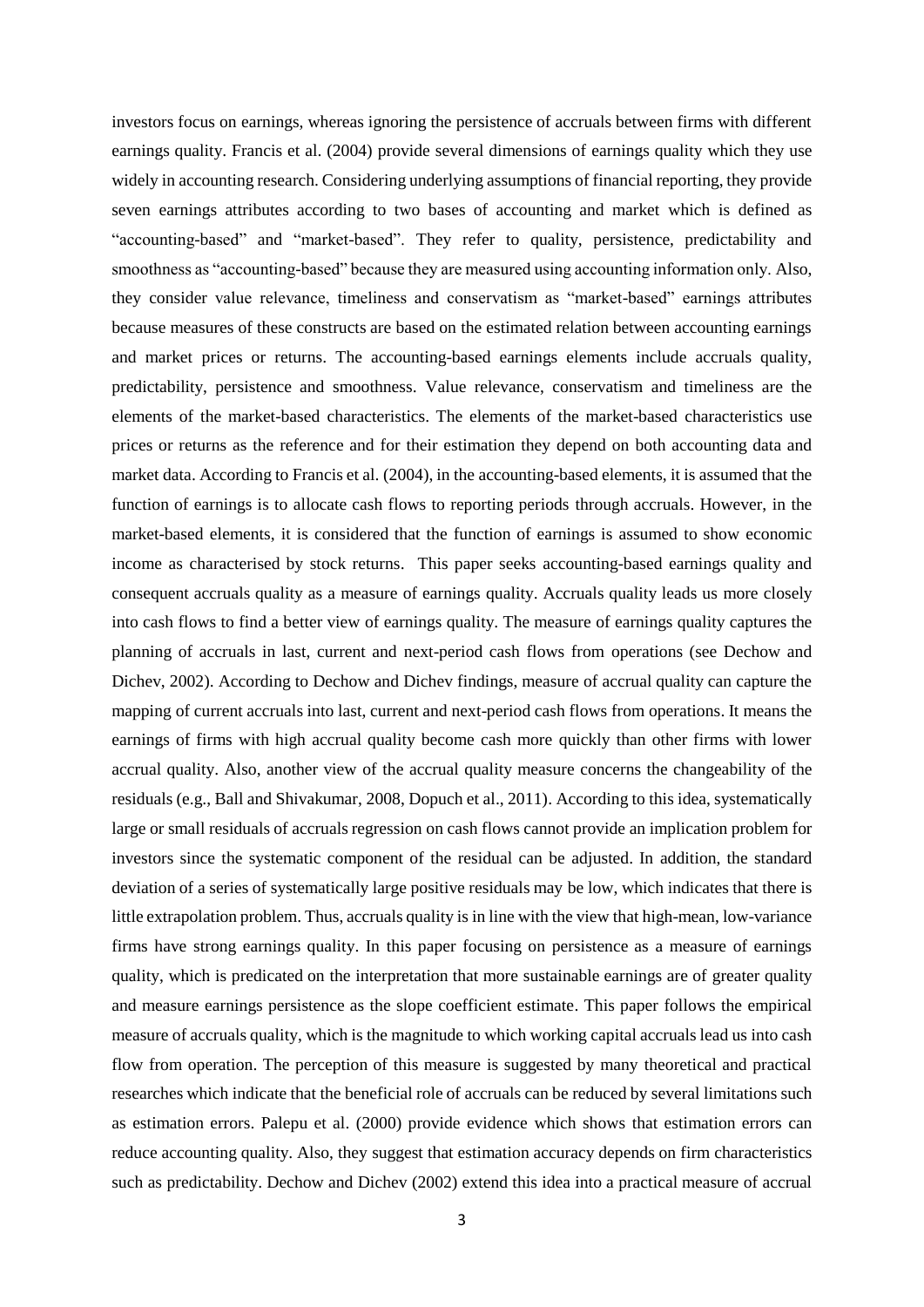and earnings quality. They provide a new approach to estimate the quality of accruals, as an example which is related to earlier researches<sup>3</sup>. The accrual-quality measure mainly focuses on the mapping of current accruals into previous, current and next-year cash flows from operations.

An example of the importance of roles of accrual accounting that is discussed in several studies (e.g., Dechow, 1994; Dechow et al., 1998) is to make parallel the timing of revenue and expense recognition based on the matching rule. Accountants add accruals to operating cash flow and make an earnings variable which is less noisy than operating cash flow. More noise in operating cash flow arises from manipulative variation in working-capital items, e.g. accounts receivable, prepayments and inventory. Also, earnings are less noisy than operating and investing cash flows, the reason being that the depreciation accounting soothes the volatility in investment outlays. The use of abnormal accruals helps to reflect reporting influences on earnings quality, not characteristic influences. Francis et al. (2008) argue that several characteristics stated by Dechow and Dichev (2002) and other researchers use some factors such as the standard deviation of sales, cash flows or firm size (as measured by the log of total assets). For example, Dechow and Dichev show the standard deviation of the residuals can be used as a firm-specific measure of accrual quality, where a lower standard deviation indicates higher quality. Also, they show 52% of the variation in the measure of accruals quality explains normal variations in accruals arising from the firm's business model and operating environment. Many researchers use "quality" measures resulting from the Dechow and Dichev model to examine numerous economic hypotheses (e.g. Biddle and Hillary, 2006; Raman et al., 2008) focus on the association between information quality and investment efficiency<sup>4</sup>. Some others investigate the association between information quality and the cost of capital, e.g. Ecker et al. (2006). Since the Dechow and Dichev (2002) model was widely adopted in accounting, there has been a scarcity of researches on the analytical and empirical validity of the model. For example, Wysocki (2009) argues that it is unclear whether the model can reliably capture the "accounting quality" of US and other international firms. He provides analytical and empirical tests of the Dechow and Dichev regression model and his finding shows that this model has a limited ability to differentiate between manipulated and "high quality" accruals. Also, he demonstrates that the model often displays empirical properties that are unclear from a random decomposition of working capital accruals and finally he believes that empirical validations of the model have some limitations. This paper proceeds as follows. The next section presents the model of accrual quality, and Section 3 describes sample selection and descriptive statistics. Section 4 develops the empirical measure of accrual quality and explores the association between accrual quality and firm

**.** 

<sup>3</sup> Earlier studies, e.g. Dechow et al.(1998), Liu et al. (2002), argue about the benefits of the accrual process and find that earnings is a better measure of performance than underlying cash flows.

<sup>&</sup>lt;sup>4</sup> Some examples of several papers that use the Dechow and Dichev (2002) model to capture accounting quality are as follows; Ashbaugh and LaFond (2003), Bhattacharya et al. (2007), Bharath et al. (2008), Bradshaw and Miller (2005), Cheng et al. (2005), Ecker et al. (2006), Francis et al. (2004 and 2005), Francis, Nanda and Olsson (2008), Francis, Olsson and Schipper (2005), Myers et al. (2003), Pae (2005), Peng (2005), and Thornton and Webster (2004).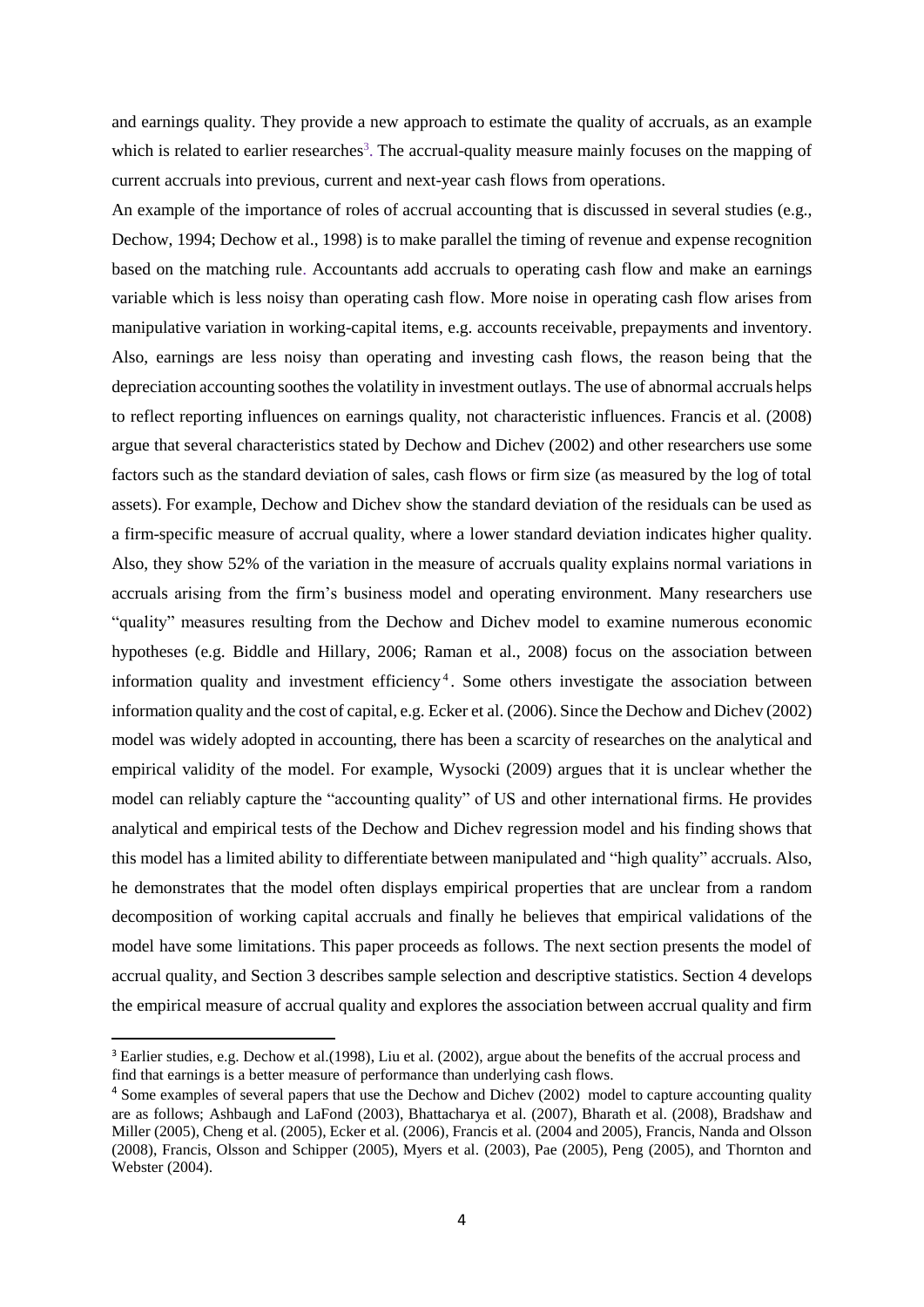characteristics. Section 5 explores the association between accrual quality and earnings persistence A summary and concluding remarks are provided in the section 6.

## *2. Commentary on the State of the Literature*

The accruals quality and earnings process advocates that the size of estimation errors is related to business systematically. Following the Dechow and Dichev (2002) model, the result of this paper shows that accruals quality is related to the absolute magnitude of accruals negatively. Also, the standard deviation of accruals, cash flows, sales and earnings is positively related to firm size. The result demonstrates and suggests that these observable firm characteristics can be used as instruments for measuring accruals quality. According to this framework, it is expect that the larger the unsigned abnormal accrual measure, the lower the earnings quality. Therefore, firms with low accrual quality have more accruals that are unrelated to cash flow realisations and so have more noise and less persistence in their earnings. Consistent with the earlier researches, this paper finds a strong positive relation between accrual quality and earnings persistence. The paper focuses on the working-capital accruals model because cash-flow realisation is related to working-capital accruals and it occurs during a year. According to the definition of working-capital accruals, following the modified Jones model (1991) and the methodology developed by Teoh et al. (1998b), working-capital accrual is calculated as follows:

$$
WAC_t = \frac{\Delta(CA_t - CSI_t) - \Delta(CL_t - STD_t)}{TA_{t-1}}
$$
\n(1)

Where:  $ACC_t$  is current accruals;  $CA_t$  is total current assets;  $CSI_t$  is cash and short-term investments;  $CL_t$  is total current liabilities;  $STD_t$  is short-term debt and current portion of long-term debt;  $TA_{t-1}$  is total assets from the last period;  $\Delta$ : the change in a variable.

Dechow and Dichev (2002) simply define the determinants of working-capital accruals in period *t* as:

$$
A_t = CF_{t-1}{}^t + (CF_t^{t+1} + CF_t^{t-1}) + CF_{t+1}{}^t + \varepsilon_{t+1}{}^t + \varepsilon_t^{t-1}
$$
\n<sup>(2)</sup>

Where: *At* is working capital accruals in period *t*, CF is the cash flow received or paid in period *t* but accepted in income in period  $t+1$ . The error terms, net cash  $t+1$  and  $\varepsilon_t^{t-1}$  are adjustments for estimation errors and their corrections. If all cash-flow components, including *CF, CF* model: *t1t+1, CFtt-1, and CFt+1t*, are observable at that time, then the following regression *t-* model can be estimated:

$$
A_t = \beta_0 + \beta_1 * CF_{t-1}{}^t + \beta_2 * (CF_t^{t+1} + CF_t^{t-1}) + \beta_3 * CF_{t+1}{}^t + \varepsilon_t
$$
\n(3)

Focusing on the ability to detect estimation errors in accruals is provided in Equation 3. They discuss, without considering any estimation errors and measurement errors, the estimated coefficients of equation (3) should be  $\beta_l = \beta_3 = 1$ , and  $\beta_2 = -1$ . Furthermore, the regression should be 100% and residual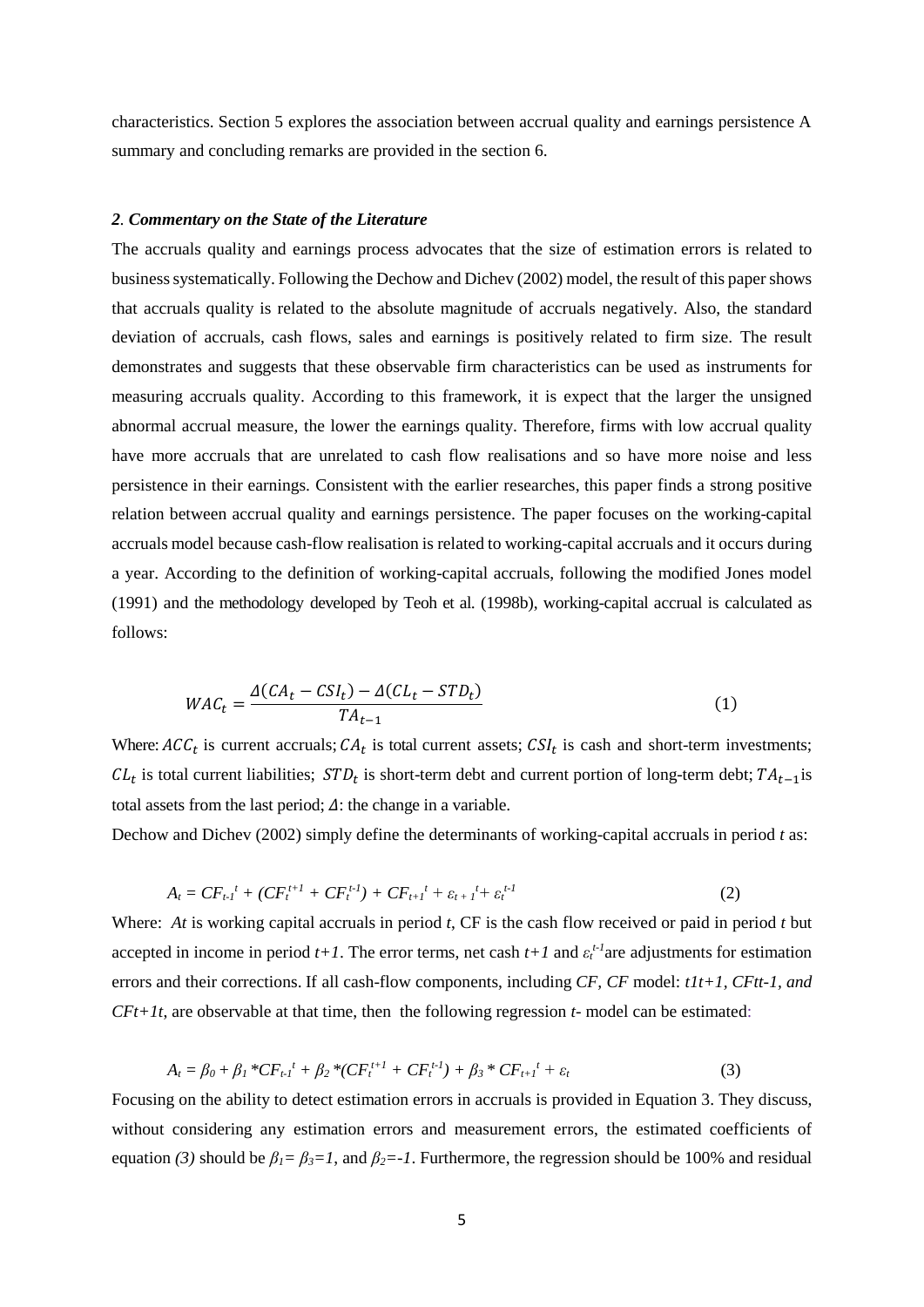variance should be zero. In Equation (3), if the classifications of the cash-flow transactions are exogenous, then it is expected that the unexplained portion of working-capital accruals in period *t* should be related to either estimation errors, discretionary accrual choices, or even both. The Dechow and Dichev (2002) model, in particular, can capture the elements of non-discretionary accruals, *NDAt,*  as:

$$
NDA_t = f(CF_{t-1}^t + CF_t^{t+1} + CF_t^{t-1} + CFO_{t+1}^t)
$$
\n<sup>(4)</sup>

There is no way to empirically estimate the theoretical version of their model (i.e., Equation (3). This limitation arises, because public financial firms'reports do not cover enough information to determine the cash flows directly related to working-capital accruals (i.e., *CFt-* $T_t^t$ ,  $CF_t^{t+1}$ ,  $CF_t^{t-1}$ , and  $CF_{t+1}^t$ ). Thus, one must estimate regression model (3) using substitute cashflow measures that are available. Generally, the empirical regression model is provided as follows:

$$
A_t = \alpha + \beta_1 * C_{t-1} + \beta_1 * C_t + \beta_1 * C_{t+1} + \varepsilon_t \tag{5}
$$

Where: *Ct-1* is lagged*, Ct* is current and *Ct+1* is next-period cash-flow measures; *At* is working-capital accruals in period *t* defined as  $CFt-It - CFtt-1 - CFtt+1 + CFt+It$ ; and  $CFjk$  are cash flows received/paid in period *j*, but recognised in net income in period *k.* Wysocki (2009) examines the above equation, assumes that all variables are measured relative to their mean and shows that (*α*) the regression intercepts is equal to zero. Given that the OLS normal equations of regression model (5) give the estimated coefficients for  $\beta_l$ ,  $\beta_l$ , and  $\beta_l$ *3* as follows:

$$
\hat{\beta}_1 = \frac{\delta(A_t, C_{t-1}) - \hat{\beta}_2 \delta(C_{t-1}, C_t) - \hat{\beta}_3 \delta(C_{t-1}, C_{t+1})}{\delta^2(C_{t-1})}
$$
\n
$$
\hat{\beta}_2 = \frac{\delta(A_t, C_t) - \hat{\beta}_1 \delta(C_{t-1}, C_t) - \hat{\beta}_3 \delta(C_t, C_{t+1})}{\delta^2(C_{t-1})}
$$
\n
$$
\hat{\beta}_3 = \frac{\delta(A_t, C_{t+1}) - \hat{\beta}_1 \delta(C_{t-1}, C_{t+1}) - \hat{\beta}_3 \delta(C_t, C_{t+1})}{\delta^2(C_{t+1})}
$$

The estimated variance of the regression residuals, *et*, is:

$$
\hat{\delta}^{2}(e_{t}) = \frac{1}{N - 1(C_{t+1})} \sum e^{2} = \frac{1}{N - 1} \left[ \sum A_{t}^{2} + \hat{\beta}_{1} \sum A_{t} C_{t-1} - \hat{\beta}_{2} \sum A_{t} C_{t} - \hat{\beta}_{2} \sum A_{t} C_{t+1} \right]
$$

According to the Dechow and Dichev (2002) equation framework, higher accruals quality arises from a lower residual variance. Given that, the explanatory power of the regression  $(R^2)$  can be articulated in Equation (6) as follows: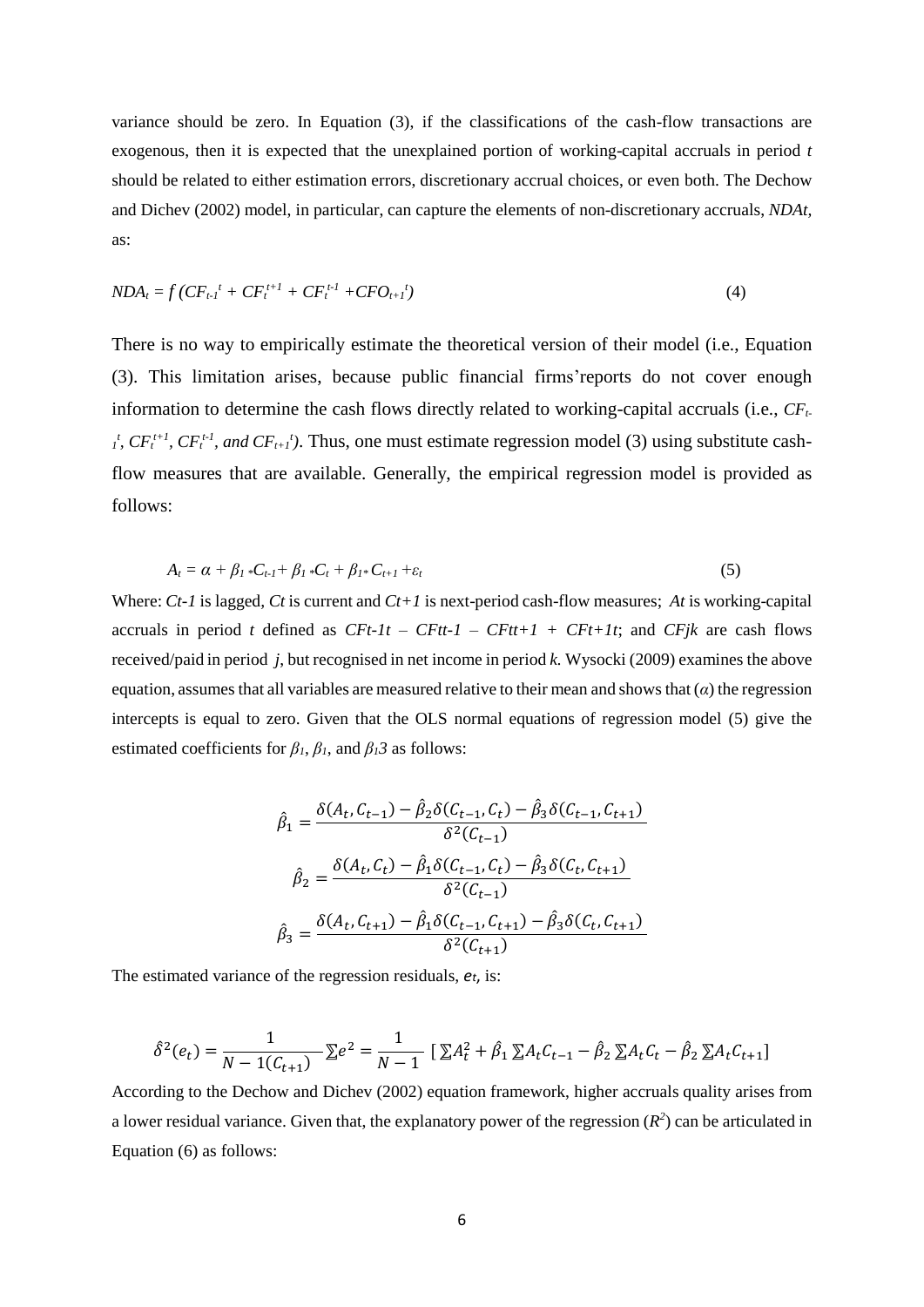$$
R^2 = \frac{\sum A_t^2 - \sum e_t^2}{\sum A_t^2}
$$

For practical measures of working capital accrual quality, Dechow and Dichev (2002) used the firm-level time-series regression as follows:

$$
WACC_t = \beta_0 + \beta_1 CFO_{t-1} + \beta_1 CFO_t + \beta_1 CFO_{t+1} + \varepsilon_t
$$
\n
$$
(7)
$$

Equation (7) indicates three aspects: first, accruals are temporary adjustments to anticipate the recognition of realised cash flows plus an estimation error term; second, accruals are negatively related to current cash flows and positively related to past and future cash flows; third, the error term can capture the extent to which accruals map into cash-flow realisations. This paper uses the above firmlevel time-series regression to derive practical measures of working-capital accrual quality.

## *3. Sample Selection and Descriptive Statistics*

In this paper, the financial data sets are gathered from Thomson One Banker and Worldscope. The sample covers all active firms selected from year-end accounting results for UK-listed companies. Our sample comprises all companies listed on the UK market. Financial firms are removed from the sample. Also, non-standard reporting periods are excluded from the sample. The remaining firm years (after lag operations) with a complete set of observations are considered as final data observation. This paper draws attention to the firms' operating performance and focusing on profitability before interest and taxes. All variables are measured at the end of each year from 2000 to 2009. Regardless of when a firm's fiscal year ends, all firms are included in the sample with available data.

Descriptive statistics are provided in Table 1, Panel A. An examination of Table 1 shows that descriptive statistics are consistent with prior researches and with those of other researches using similar variables, e.g. Sloan (1996), Barth et al. (2001) and Dechow and Dichev (2002). Earnings during the year exceed cash flow from operations, given that, as expected, the short-term accruals are mostly positive. This is not astonishing, considering that most firms are growing and therefore increasing their working capital. Average accruals are negative  $(-0.038)$  and this is consistent with the research of Dechow and Dichev (2002). Panel A shows that the means and medians of *CF* are positive as is the median of *Earn* and both aggregate accruals. In contrast, *Accruals*= *Earn* – *CF*, are negative because of the negative mean and median for accruals, reflecting the fact that aggregate accruals includes depreciation and amortisation.

Panel B of Table 1 provides Pearson and Spearman correlation results. Consistent with prior research, e.g. Dechow and Dichev, the relations between our sample variables provide comparability with previous research. Results for both Spearman and Pearson correlations are similar. The correlation result in Panel B reveals that, as expected, there is a positive correlation between Earn and *CFO* (0.79) and between Earn and *WACC* (0.35) and a negative correlation between *CFO* and *WACC* (-0.18). Given that ccruals and WACC are positively correlated, this suggests that working-capital accruals capture the variation in total accruals. Untabulated statistics indicate that *Earn*, *Accruals* and *CFO* are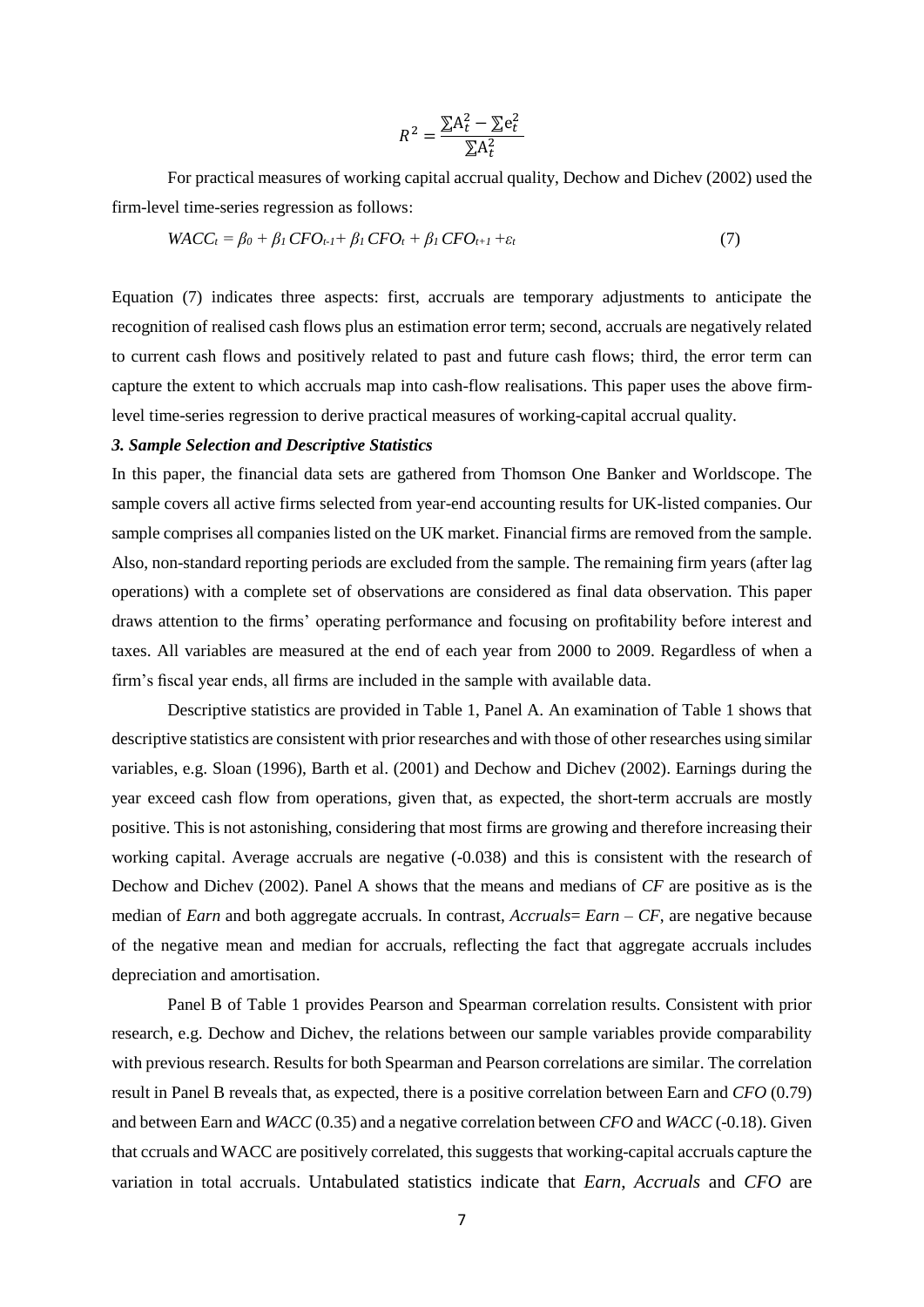significantly auto-correlated. Similar to prior researches, e.g. Barth et al. (2001) and Dechow and Dichev (2002), our result shows that earnings and changes in working-capital accruals can anticipate future cash flows from operations. In addition, results in Panels A and B, which consist of descriptive statistics and correlation results, are consistent with the existing results and indicate that the equation used in this study captures some of the feathers of accrual accounting.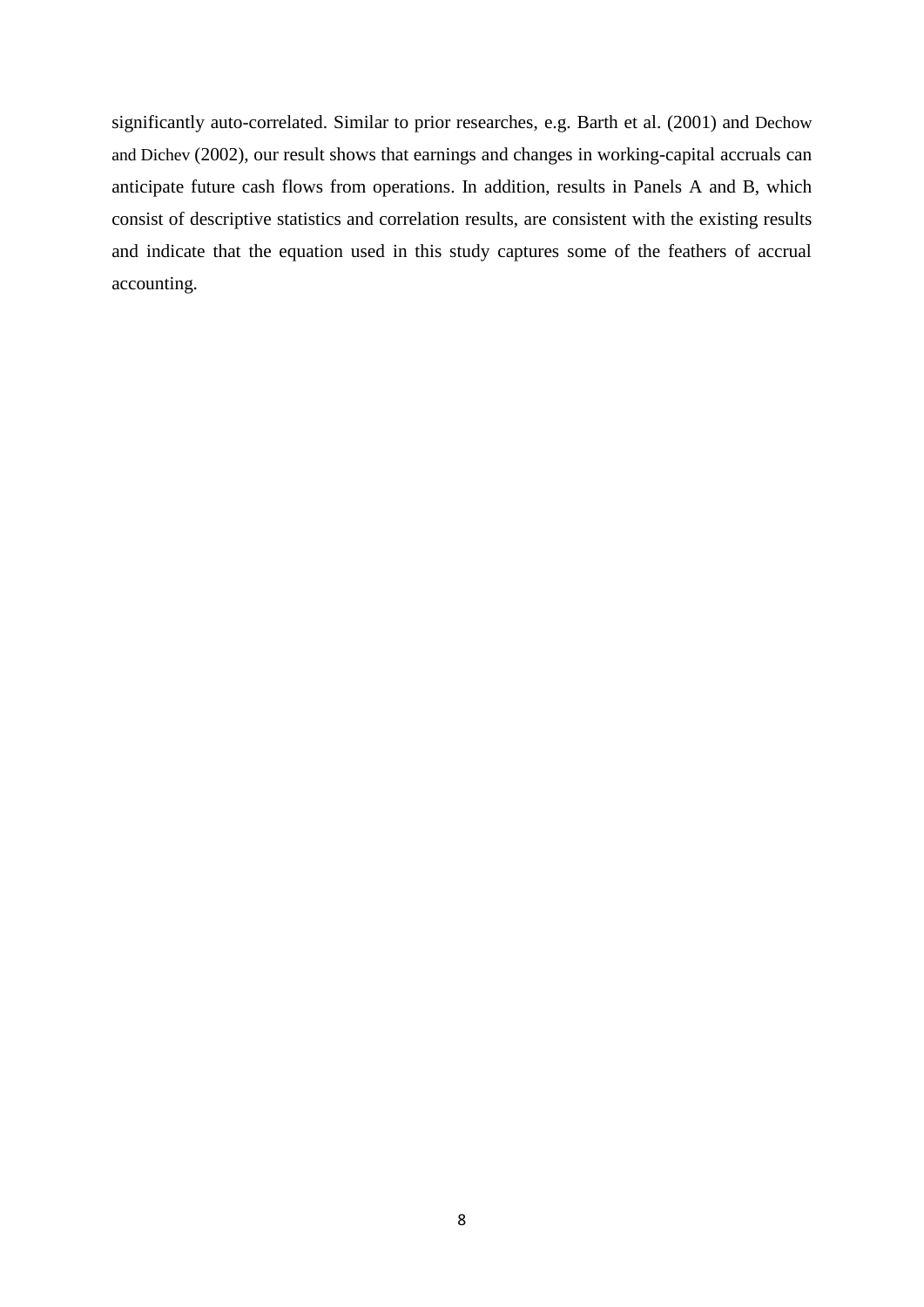#### **Table 1. Descriptive Statistics and Pearson and Spearman Correlations** *Panel A: Descriptive Statistics*

|                                     |             | Mean     | Std. Dev. | 25th<br><b>Percentiles</b> | <b>Median</b> | 75th<br><b>Percentiles</b> | <b>Skewness</b> | <b>Kurtosis</b> |
|-------------------------------------|-------------|----------|-----------|----------------------------|---------------|----------------------------|-----------------|-----------------|
| Earnings before extraordinary items | Earn        | $-0.011$ | 0.115     | $-0.665$                   | 0.022         | 0.222                      | $-2.333$        | 10.573          |
| Earnings before long-term accruals  | $Earn_B$    | 0.028    | 0.174     | $-0.906$                   | 0.068         | 0.390                      | $-1.835$        | 8.185           |
| Cash flow from operations           | CFO         | 0.027    | 0.168     | $-0.898$                   | 0.063         | 0.375                      | $-1.957$        | 9.028           |
| Change in working-capital accruals  | <b>WACC</b> | 0.001    | 0.085     | $-0.356$                   | 0.002         | 0.343                      | $-0.199$        | 6.166           |
| Accruals                            | Earn-CFO    | $-0.038$ | 0.116     | $-0.443$                   | $-0.046$      | 0.483                      | 0.692           | 6.546           |

*Note:* Earnings before extraordinary (*Earn*) is item 01551 from Worldscope. Cash from operations *(CFO)* is used from Worldscope item. This paper follows Dechow and Dichev (2002) and calculates Earnings before long-term accruals by adding cash flow from operations and changes in working capital accruals *(CFO+WACC).* Variable *WACC* shows the change in working capital (current) accruals and is calculated as follows;

$$
ACC_t = \frac{\Delta(CA_t - CSI_t) - \Delta(CL_t - STD_t)}{AVE.TA_t}
$$

Where:  $ACC_t$  is current accruals;  $CA_t$  is total current assets (WS#06615);  $CSI_t$  is cash and short-term investments (WS#02001);  $CL_t$  is total current liabilities (WS#03101);  $STD_t$  is short-term debt and current portion long-term debt (WS#03051);  $AVE.TA_t$  is average of total assets (WS#02999) from the last period and current period;  $\Delta$ : the change in a variable during a year. The sample consists of 2,425 firm-period observations. All variables are scaled by an average of total assets.

The number of observation for all equation is 2,454 firm-period observations.

All variables that are used as dependent or independent variables are trimmed at the 1<sup>st</sup> and 99<sup>th</sup> percentiles to ensure that outliers do not drive the results.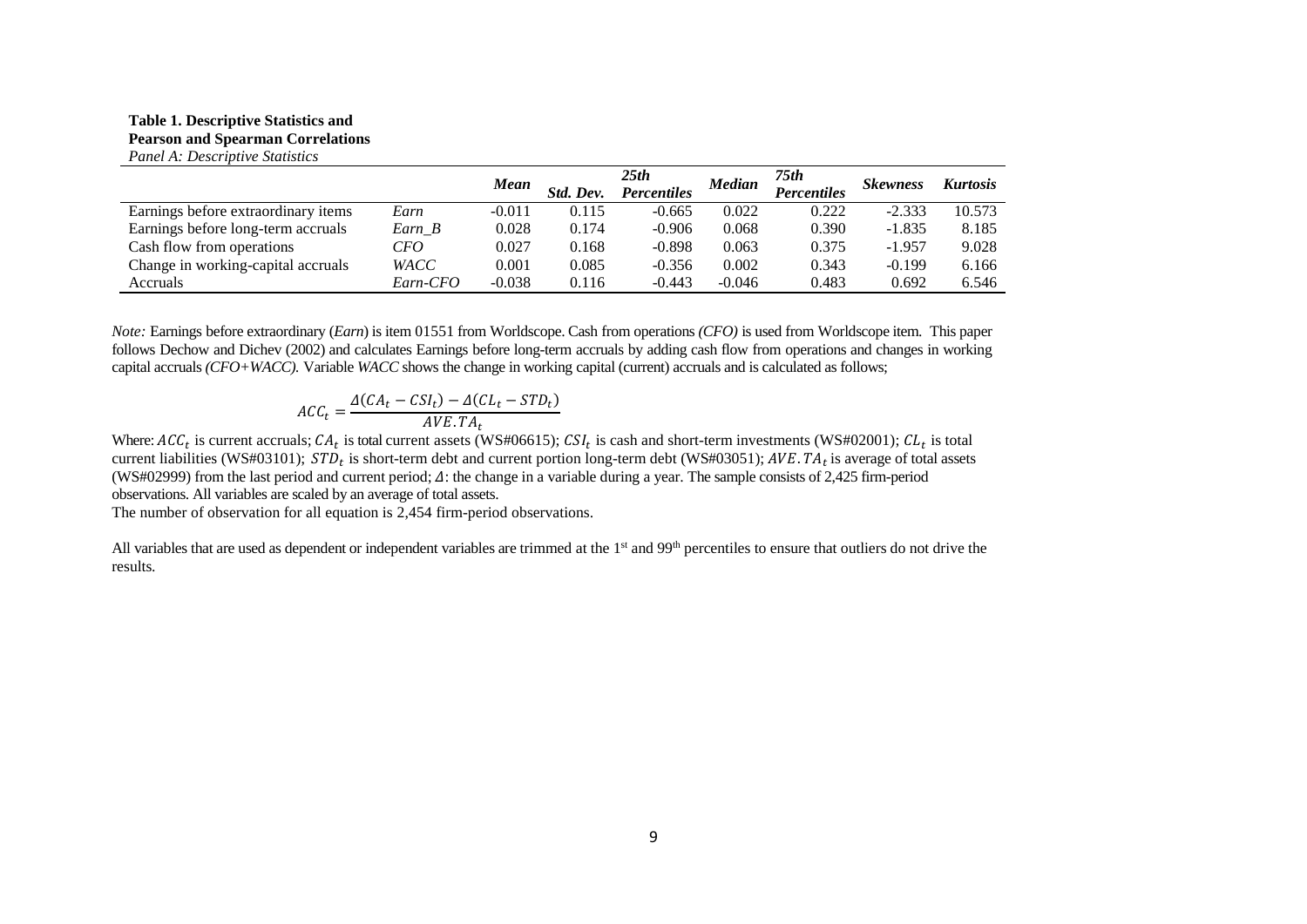## **TABLE 1. Con.**

|                      | $Earn_t$ | $Earn_t$ B  | $CFO_t$     | $WACC_t$       | $CFO_{t+1}$ | $CFO_{t-1}$ | <i>EARN</i> | $Accruals_t$ |
|----------------------|----------|-------------|-------------|----------------|-------------|-------------|-------------|--------------|
|                      |          |             |             |                |             |             |             |              |
| $\rm{Earn_t}$        | 1.000    | 0.700       | 0.631       | 0.155          | 0.556       | 0.523       | 0.575       | $-0.097$     |
|                      |          | < 0.001     | < 0.001     | < 0.001        | < 0.001     | < 0.001     | < 0.001     | $\le 0.001$  |
| $\text{Earn}_{t}$ _B | 0.758    |             | 0.789       | 0.354          | 0.658       | 0.656       | 0.627       | -0.469       |
|                      | < 0.001  |             | < 0.001     | < 0.001        | < 0.001     | $\le 0.001$ | < 0.001     | < 0.001      |
| CFO <sub>t</sub>     | 0.724    | 0.878       |             | $-0.180$       | 0.657       | 0.667       | 0.643       | -0.746       |
|                      | < 0.001  | $\le 0.001$ |             | < 0.001        | < 0.001     | < 0.001     | $\le 0.001$ | < 0.001      |
| <b>WACC</b>          | 0.123    | 0.314       | $-0.179$    |                | 0.065       | 0.044       | 0.034       | 0.361        |
|                      | < 0.001  | $\le 0.001$ | $\le 0.001$ |                | 0.001       | 0.031       | 0.094       | $\le 0.001$  |
| $CFO_{t+1}$          | 0.580    | 0.703       | 0.701       | 0.055          |             | 0.560       | 0.756       | -0.425       |
|                      | < 0.001  | $\le 0.001$ | $\le 0.001$ | 0.006          |             | < 0.001     | $\le 0.001$ | $\le 0.001$  |
| $CFO_{t-1}$          | 0.620    | 0.745       | 0.755       | 0.034          | 0.614       |             | 0.542       | -0.457       |
|                      | < 0.001  | < 0.001     | < 0.001     | 0.092          | < 0.001     |             | < 0.001     | < 0.001      |
| $\rm{Earn}_t$        | 0.593    | 0.679       | 0.702       | 0.003          | 0.807       | 0.605       |             | -0.392       |
|                      | < 0.001  | < 0.001     | < 0.001     | 0.882          | < 0.001     | < 0.001     |             | < 0.001      |
| <b>Accruals</b> t    | $-0.052$ | $-0.515$    | $-0.726$    | 0.381          | $-0.436$    | $-0.475$    | $-0.426$    |              |
|                      | 0.011    | < 0.001     | < 0.001     | $<$ 0.001 $\,$ | < 0.001     | < 0.001     | < 0.001     |              |

*Panel B. Pearson and Spearman correlation coefficients between variables*

Spearman correlation (above diagonal) and Pearson correlation (below diagonal) are provided in Table 2. The sample consists of 2,454 firm-period observationsfrom 1/2004 to 12/2009. In Table 2 the P-value of each variable is provided regarding the coefficient to illustrate the level of significance.

Note; their significance levels are shown in *italics*. The upper right triangle data contains *Spearman* coefficients and the lower triangle contains *Pearson* coefficients. Two reported correlation coefficients, linear (e.g. Pearson) and rank (e.g. Spearman), are commonly used to measure linear and general relationships between two variables. This study focuses on Pearson (linear correlation).

All variables that are used to run Pearson and Spearman correlation coefficients between variables are trimmed at the  $1<sup>st</sup>$  and  $99<sup>th</sup>$  percentiles to ensure that outliers do not drive the results.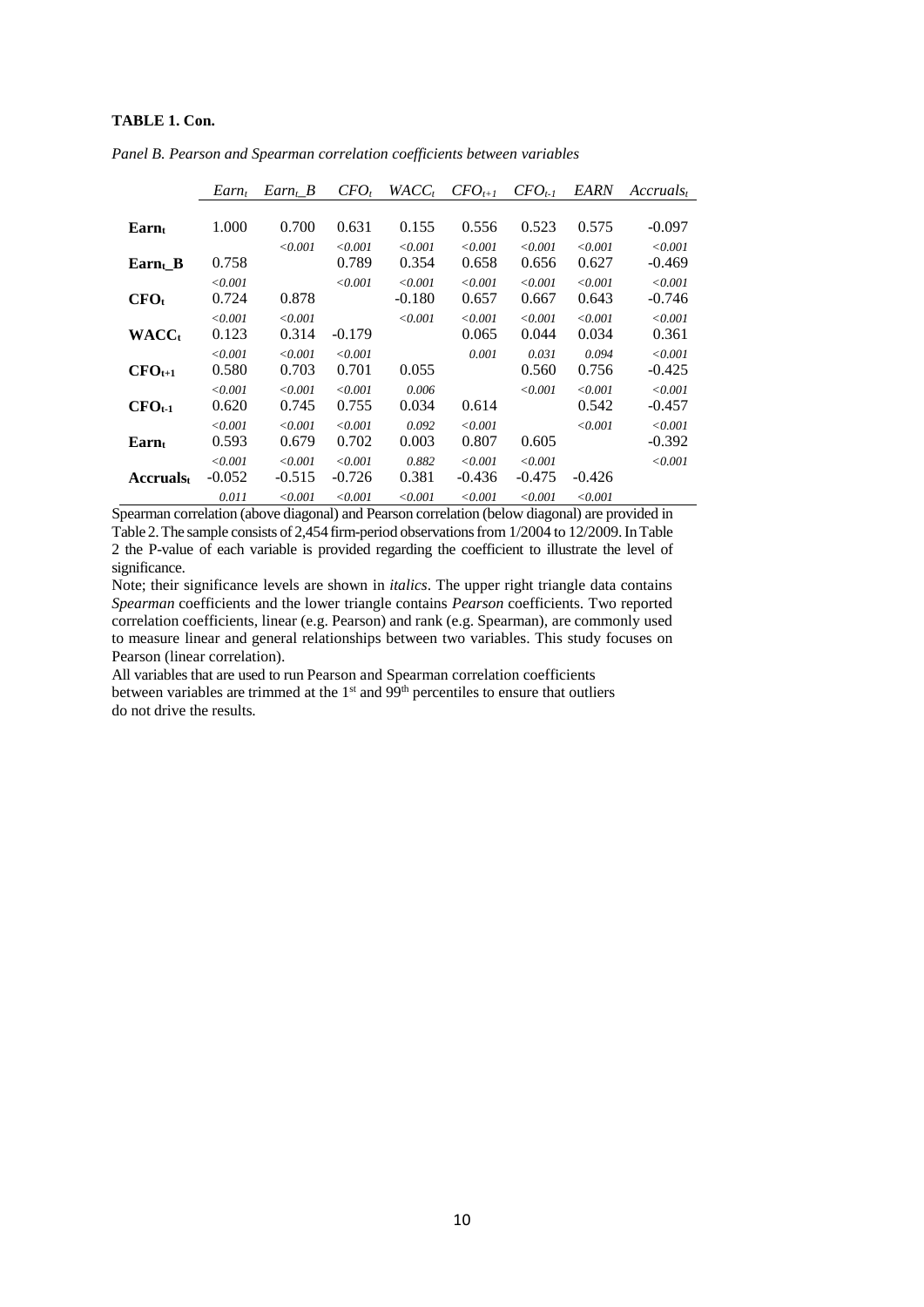**TABLE 2.** Regression of the change in working-capital accruals on past, current and future cash flow from operations

*Panel A: Firm-specific regression*

|                            |              | Lower quartile             |           | Median                  |          | <u>Upper quartile</u> |
|----------------------------|--------------|----------------------------|-----------|-------------------------|----------|-----------------------|
|                            | Coeff.       | t-stat                     | Coeff.    | t-stat                  | Coeff.   | t-stat                |
| Intercept                  | 0.002        | $-13.460$                  | $-0.033$  | 1.830                   | 0.038    | 17.810                |
|                            |              | < 0.001                    |           | 0.067                   |          | < 0.001               |
| $CFO_{t-1}$                | 0.201        | 6.420                      | 0.235     | 8.430                   | 0.151    | 4.900                 |
|                            |              | < 0.001                    |           | < 0.001                 |          | < 0.001               |
| $CFO_t$                    | $-0.339$     | $-11.880$                  | $-0.333$  | $-12.400$               | $-0.377$ | $-10.270$             |
|                            |              | < 0.001                    |           | < 0.001                 |          | < 0.001               |
| $CFO_{t+1}$                | 0.147        | 6.440                      | 0.143     | 6.770                   | 0.165    | 8.320                 |
|                            |              | < 0.001                    |           | < 0.001                 |          | < 0.001               |
| Adjusted R                 | 0.07         |                            | 0.08      |                         | 0.10     |                       |
| m.<br>$\sim$ $\sim$ $\sim$ | $\mathbf{1}$ | $\sqrt{2}$<br>$\mathbf{r}$ | $\cdot$ . | $c \wedge$ $c \wedge c$ | . .      |                       |

The sample in Panel A and Panel B consists of 2,425 firm-period observations. All variables are scaled by an average of total assets.

Note: their significance levels are shown in *italics*.

*Panel B: Firm regression*

|             | Coeff.   | t-stat              |
|-------------|----------|---------------------|
| Intercept   | 0.001    | 0.23                |
| $CFO_{t-1}$ | 0.176    | 0.818<br>11.5       |
| $CFO_t$     | $-0.323$ | < 0.001<br>$-19.95$ |
| $CFO_{t+1}$ | 0.143    | <0.001<br>11.19     |
| Adjusted R  | 0.14     | < 0.001             |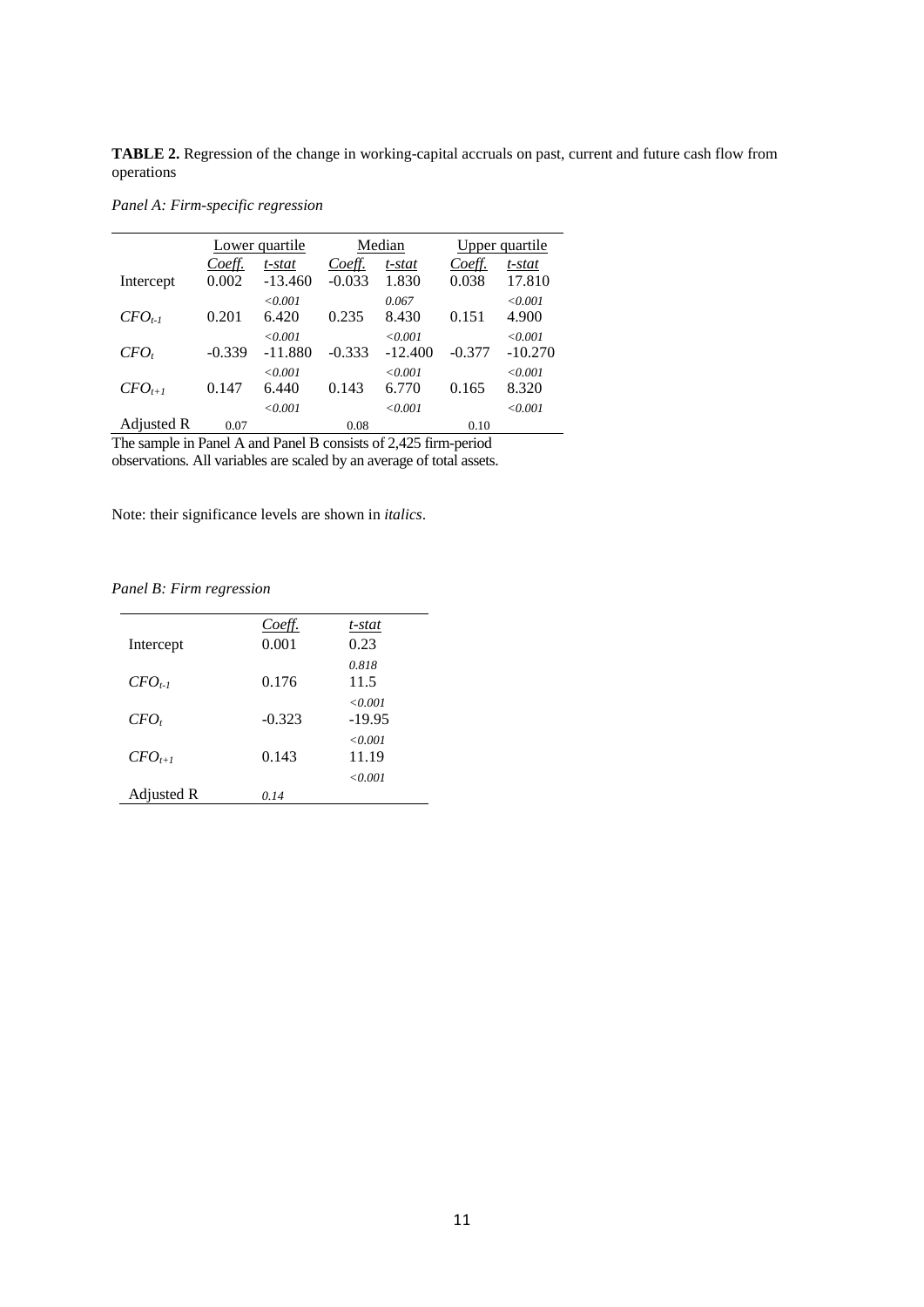| Variables        |          | 0001     |          | 1000     |          | 2000      |          | 3000     | 4000     |          |          | 5000     | 6000     |          |          | 7000     |          | 9000     |
|------------------|----------|----------|----------|----------|----------|-----------|----------|----------|----------|----------|----------|----------|----------|----------|----------|----------|----------|----------|
|                  | Coeff.   | t-stat   | Coeff.   | t-stat   | Coeff.   | t-stat    | Coeff.   | t-stat   | Coeff.   | t-stat   | Coeff.   | t-stat   | Coeff.   | t-stat   | Coeff.   | t-stat   | Coeff.   | t-stat   |
| Intercept        | 0.012    | 1.570    | 0.012    | 2.350    | 0.001    | 0.480     | 0.010    | .880     | < 0.001  | 0.040    | $-0.005$ | $-1.150$ | 0.021    | .270     | $-0.034$ | $-1.730$ | $-0.006$ | $-1.020$ |
|                  |          | 0.119    |          | 0.020    |          | 0.633     |          | 0.061    |          | 0.970    |          | 0.251    |          | 0.215    |          | 0.094    |          | 0.306    |
| $CFO_{t-1}$      | 0.089    | 0.980    | 0.087    | .740     | 0.163    | 5.880     | 0.225    | 3.880    | 0.207    | 4.840    | 0.123    | 3.490    | 0.366    | 2.820    | 0.094    | 0.340    | 0.225    | 5.510    |
|                  |          | 0.329    |          | 0.083    |          | < 0.001   |          | < 0.001  |          | < 0.001  |          | < 0.001  |          | 0.008    |          | 0.739    |          | < 0.001  |
| $CFO_t$          | $-0.242$ | $-2.840$ | $-0.246$ | $-4.680$ | $-0.321$ | $-11.190$ | $-0.334$ | $-5.640$ | $-0.316$ | $-7.260$ | $-0.327$ | $-8.820$ | $-0.555$ | $-3.430$ | $-0.318$ | $-1.470$ | $-0.372$ | $-8.110$ |
|                  |          | 0.005    |          | < 0.001  |          | < 0.001   |          | < 0.001  |          | < 0.001  |          | < 0.001  |          | < 0.001  |          | 0.152    |          | < 0.001  |
| $CFO_{t+1}$      | 0.115    | .690     | 0.136    | 3.610    | 0.163    | 6.990     | 0.101    | .860     | 0.156    | 4.620    | 0.162    | 5.440    | $-0.102$ | $-0.850$ | 0.559    | 3.070    | 0.125    | 3.370    |
|                  |          | 0.093    |          | < 0.001  |          | < 0.001   |          | 0.064    |          | < 0.001  |          | < 0.001  |          | 0.400    |          | 0.005    |          | < 0.001  |
| Adjusted R       | 0.07     |          | 0.12     |          | 0.14     |           | 0.12     |          | 0.24     |          | 0.15     |          | 0.38     |          | 0.37     |          | 0.17     |          |
| No. observations | 128      |          | 208      |          | 812      |           | 255      |          | 194      |          | 456      |          | 35       |          | 32       |          | 334      |          |

**TABLE 3.** Industry-Specific Regression Analysis of the Change in Working Accruals on Past, Current and Future Cash Flow from Operations for Firms

Note: All variables that are used in the regression association between returns and other independent variables are trimmed at the  $1<sup>st</sup>$  and  $99<sup>th</sup>$  percentiles to ensure that outliers do not drive the results. Several tests were undertaken for the robustness of the results of this study. The OLS regression analysis is based on the *Industry Classification Benchmark (ICB)* which includes all industry except Financials (8000) as follows: Oil & Gas (0001), Basic Materials (1000), Industrials (2000), Consumer Goods (3000), Healthcare (4000), Consumer Services (5000), Telecommunications (6000), Utilities (7000), Financials (8000), Technology (9000).

The P-value of each variable is provided regarding the coefficient to illustrate the level of significance. All variables are scaled by an average of total assets. Note: their significance levels are shown in *italics*. The number of observation for all equations is 2,454 firm-period observations.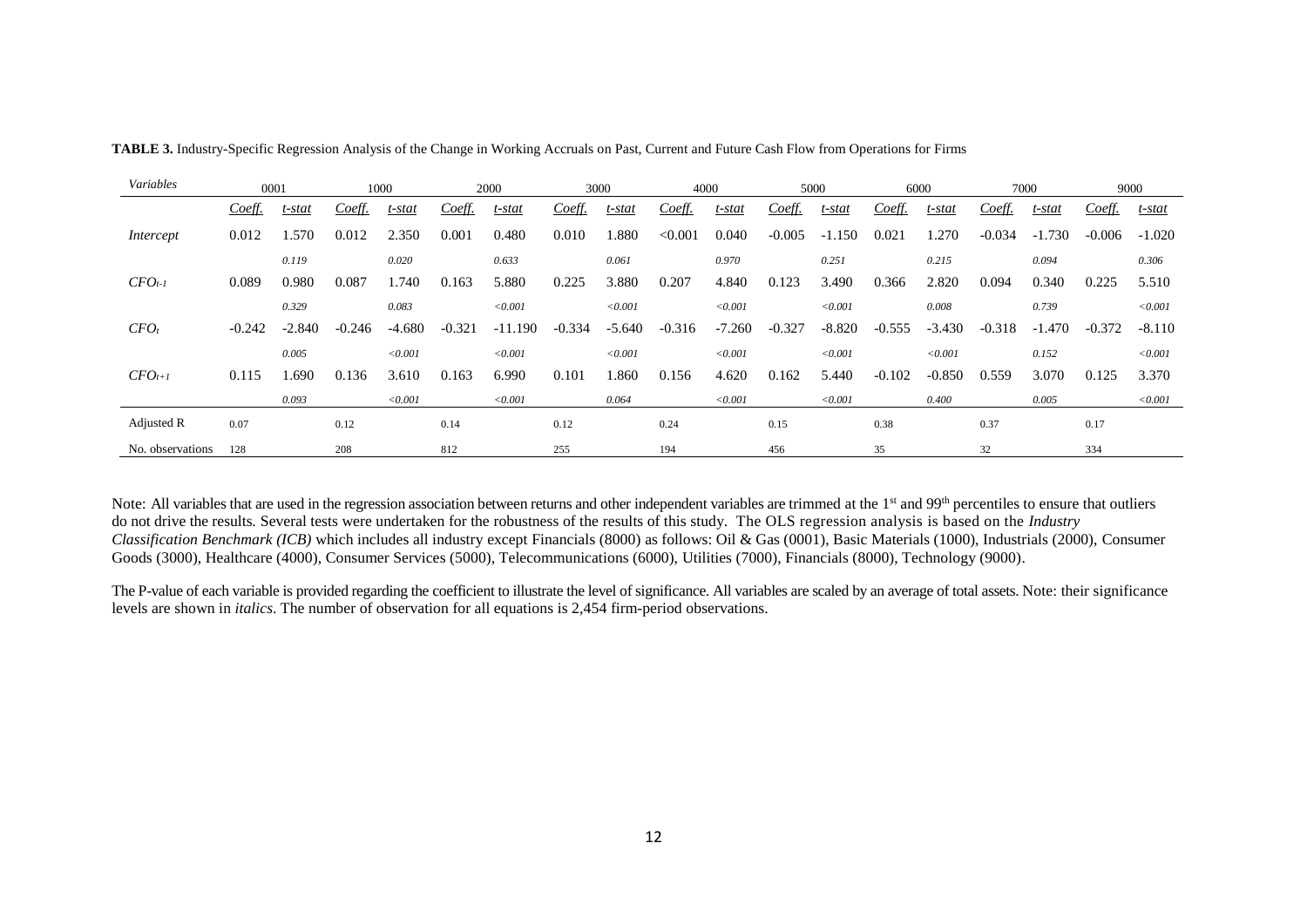There is a consistency with the result of Table 2 and the result provided in Table 1. As expected, changes in working-capital accruals in the current period are negatively related to current cash flow from operations. Also, working-capital accruals are positively related to past and future cash flow from operations, consistent with the results of previous researches. In Panel A of Table 2, according to the cross-sectional distribution of firm-specific coefficients, the lower and upper quartile and median are statistically significant, with t-statistics. Adjusted  $\mathbb{R}^2$  indicates that this regression provides reasonable explanatory power for lower quartile, median and upper quartile 0.07, 0.08 and 0.1 respectively. Also, the regression for all observations is provided in Panel B of Table 2, the coefficient on current cash flows being -0.32, though the median coefficient on past and future periods are positive 0.17 and 0.14 respectively. Results in Table 3 provide OLS regression for industry- specification, consistent with the firm specification results for each industry. A regression for each industry is provided based on the  $ICB<sup>5</sup>$ code from Worldscope database which includes: Oil & Gas (0001), Basic Materials (1000), Industrials (2000), Consumer Goods (3000), Healthcare (4000), Consumer Services (5000), Telecommunications (6000), Utilities (7000), Financials (8000), Technology (9000). As already mentioned, Financials (8000) is excluded from this study. The coefficient, if current CFO is -0.32, equal with industry (4000) for pooled regression and industry (5000), is -0.33 and is similar with the other industry coefficient.

This study provides several tests of the robustness of our results. Since cash flows are related to accruals and are noisy estimates of the theoretical cash flow variables, computing error in the independent variables equation indicates the biased estimates of residuals. Cash flows associated with the working capital accruals are expected to be an independently constant proportion of cash flow from operations. Following research by Dechow and Dichev (2002), the observations are implemented on two measurements. As the first measurement, to control the effect of sales growth, the regressions reported in Table 3 are run. Moreover, by including a growth term in the regression to be defined as percentage sales growth between -5% and 5% in this study, the meaning of the results remains the same for both stipulations. Furthermore, controlling the effect of growth does not significantly affect the relations between accrual quality, firm characteristics and persistence of earnings. As the second step, the impact of volatility is analysed in cash flow on accrual quality. The low volatility in cash flow lead us to a steady relationship between total cash flows and cash flows related to accruals. A cash-flow volatility period in the regressions analysis is comprised and run the regression on low-volatility firms only, i.e. firms with volatility in the lowest quintile. Then, the effect of special items is examined to find which ones often contain long-term accruals and affect both our measure of short-term accruals

**.** 

<sup>5</sup> The Industry Classification Benchmark (ICB) code provides an industry code which was implemented as a consequence of a merger of the industrial classification of Dow Jones and FTSE. This benchmark is used for the comparison of firms through four ranked levels of industry classification.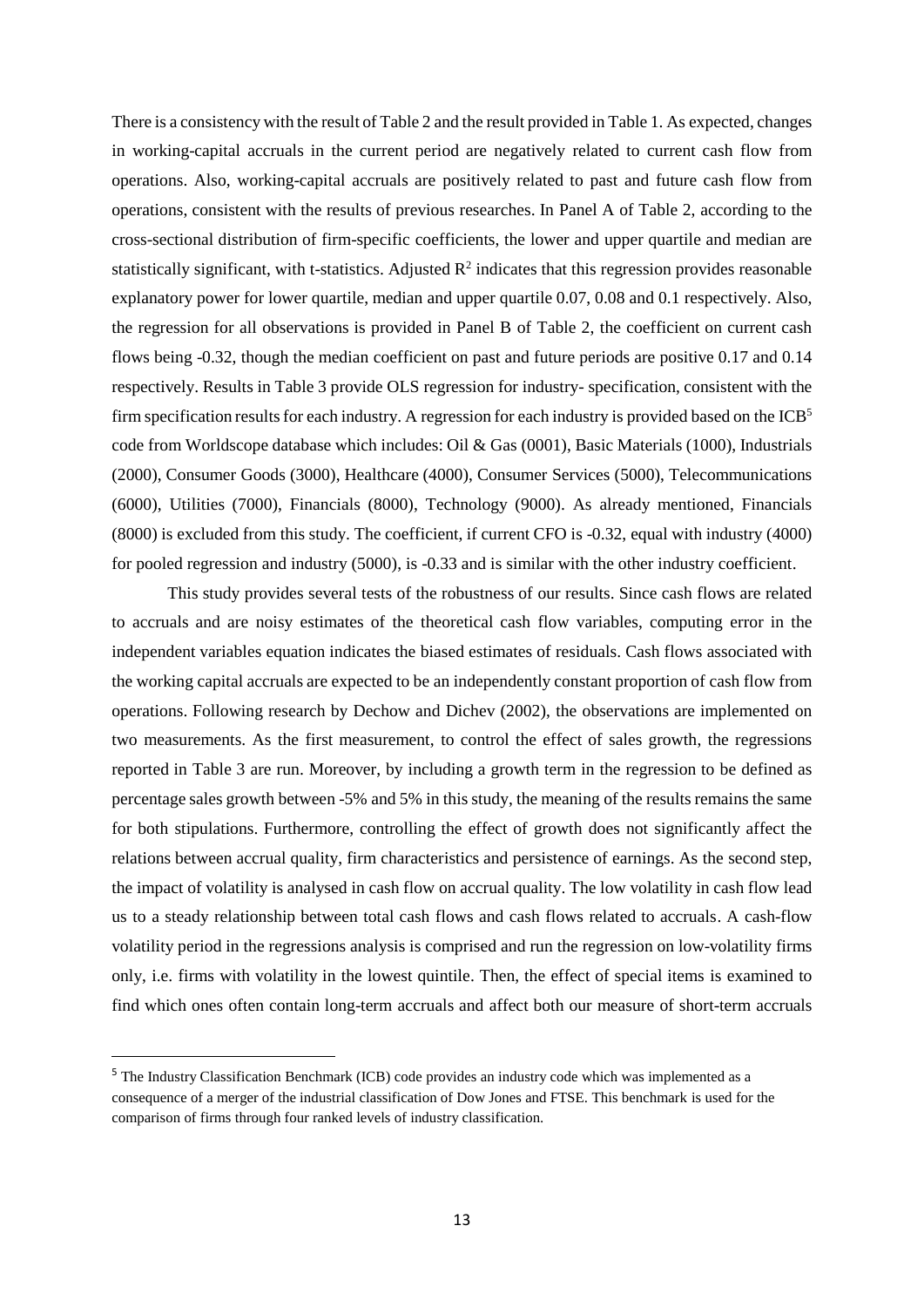and cash flow from operations. In this study, it is assumed that cash flow from operations is related only to short-term accruals.

#### *4. Planning of the association between accruals quality and firm characteristics*

In this paper, standard deviation of residuals is used as an accrual-quality measurement, given that a firm with a higher standard deviation signifies lower quality<sup>6</sup>. This type of measure of accrual quality can be applied to a diversity of determinations. As a case in point, it can be used to test the association between share prices and earnings base on the market. Using accrual quality as a measure and as an alternative to a check of earnings management is another dimension which is adapted to equal quality. Management can manage earnings through accrual accounting by using an opportunistic method. Regarding the accounting system, booking an untrue receivable and not collecting it is similar to booking a steady receivable and not collecting it. Following recent research by Dechow and Dichev, two applications to measure accrual quality are used. First, the association between our measure and selected firm characteristics is discussed. It is possible that the average size of estimation errors for a firm is thoroughly related to the firm's features such as the volatility of its operations. Managers in unstable industries, even with good expertise and the best of aims, are expected to make larger estimation errors of accruals. Planning the association between estimation errors and firm characteristics is significant for research purposes. Given the use of firm-specific regression to estimate the standard deviation of the residuals value for a time-series, the regression analysis approach necessitates information related to future cash flows. Hence, focusing on firms' characteristics can produce a tendency to make estimation errors. For example, standard deviation of accruals as a firm characteristic is expected to be associated with the standard deviation of residual.

In this paper, to identify the association between estimation errors and firm characteristics, it is expected that the greater the sales volatility, the lower the accrual quality. Volatility in sales shows the volatile operating environment of firms and specifies the probability of more use of approximations and estimation, with consistently large errors of estimation and low accrual quality. Since a high standard deviation of cash flows shows high uncertainty in the operating environment, a greater size of cash flow volatility indicateslower accrual quality. Also, in this paper, the measure of accrual quality results from the residual value of accruals. Given that the greater the size of accrual volatility, the lower the accrual quality, although earnings are formed from cash flows and accruals, the volatility of both components is predicted to be negatively related to earnings quality. It is expected that greater volatility in earnings signifies lower accrual quality. In other words, a greater size of earnings volatility demonstrates lower accrual quality. Also, losses for a firm's operations are indicated as negative surprises. Accruals made as a reaction to such surprises will probably involve substantial estimation error. Therefore, losses are

**.** 

<sup>&</sup>lt;sup>6</sup> An alternative measure of accrual quality at the firm-year level is the absolute value of the residual for that year. The tenor of the results is similar for this alternative specification, but the relations to firm characteristics and earnings persistence are weaker.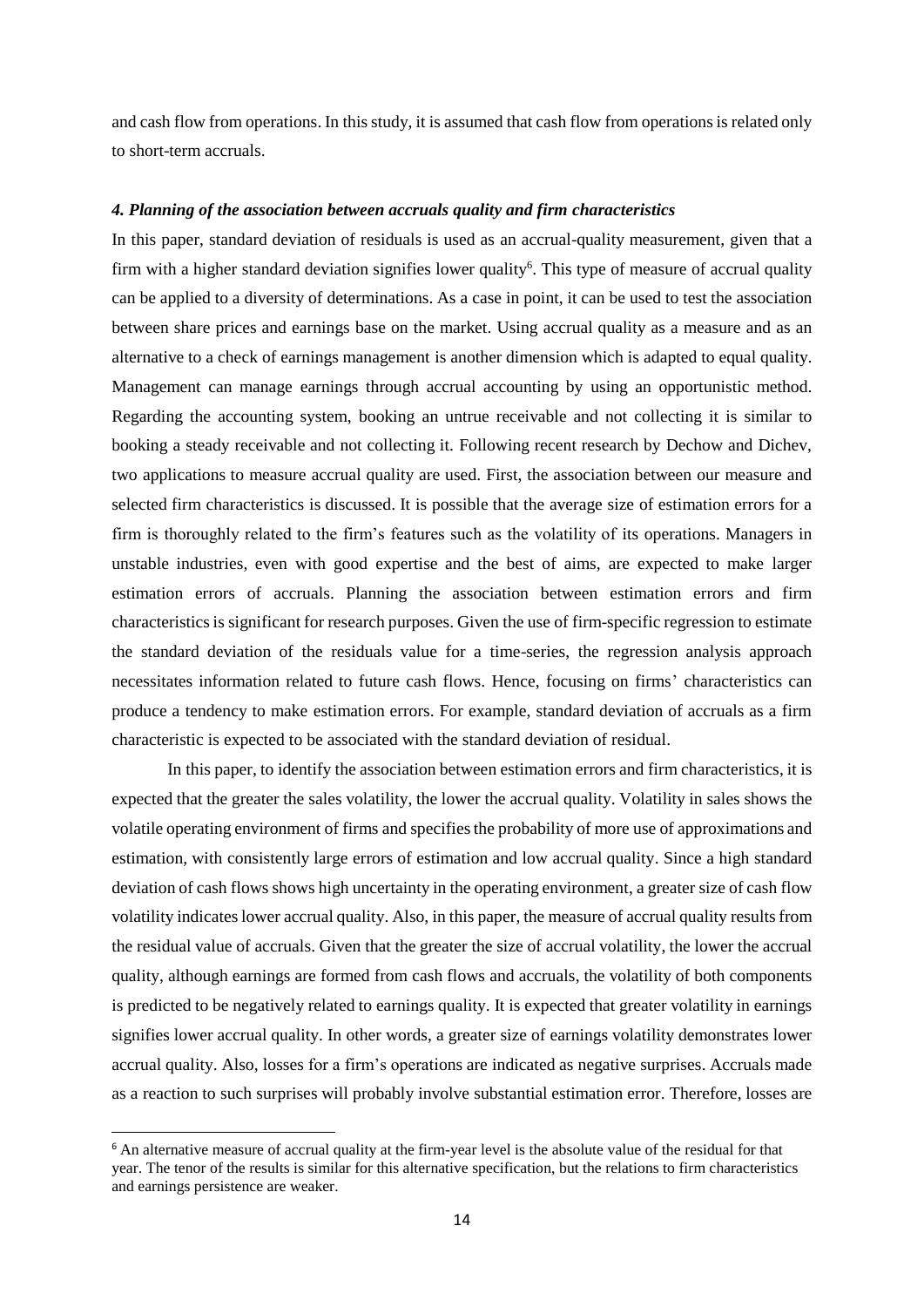factors of low accrual quality, given that a greater frequency of negative earnings leads us to lower accrual quality. In addition, the high level of accruals causes more errors of estimation which present as a lower quality of accruals. Thus, more accruals indicate lower accrual quality.

According to the theory of the magnitude of volatility, the following is expected:

*H0: More volatility in sales, cash flow, accruals and earnings make a lower accrual quality.*

In Table 4 the outcomes for these hypothesised associations are provided. Descriptive statistics are provided in Panel A. Variables are scaled on a firm basis to be consistent with the firm-level measure of accrual quality. The Pearson correlations analysis between our measure of accrual quality (standard deviation of the residuals) and the firm characteristics are presented in Panel B. The coefficient and significance signs for each variable are also presented in Panel B. The result of this table shows that all variable correlations are significant (correlations have the predicted signs). The highest correlation is for the standard deviation of cash flow (0.62), the standard deviation of working capital accruals (0.56) and earnings before long-term accruals (0.54). The result shows that there is a strong correlation between our variables. The correlation result table suggests that these variables can be used as reliable instruments for explaining accrual quality. Consistence with the research of Sloan (1996) and Dechow and Dichev (2002) and the high correlation level of working-capital accruals (0.56) suggests a strong association between standard deviation of the residuals and the measure of accrual quality.

Panel C of Table 4 examines whether combinations of the firm characteristics can capture accrual quality more than each individual variable. Given that, the regression is run base on the standard deviation of the residuals and other independent variables as firm characteristics. First, in the equation (1) Std.Dev. Earn\_b, as the only independent variable, is tested with an adjusted R2 of 0.29. Then the volatility of earnings into accrual and cash-flow volatility are decomposed, both of variables which are highly correlated with Std. Dev. Residuals are shown in Panel B. The result of Equation (2) shows that Std.Dev. Earn\_b and Std. Dev. WACC have an adjusted R2 of 0.43**.** The Equation (2) result shows that Std. Dev. WACC includes the descriptive power of Std. Dev. CFO. The volatility of earnings and working-capital accruals is presented in Equation (3), with the R2 increasing to 0.43.

## *5. Planning of the Association Between Accruals Quality and Earnings Persistence*

Earnings-persistence performance depends on the sizes of the cash and of the accrual components. Some researches, e.g. Penman (2001); Revsine et al. (2002); Dechow and Dichev (2002); Dechow and Schrand (2004); and Dye and Sridhar (2007) investigate earnings persistence as a measure of earnings quality. Following Dechow and Dichev (2002), a link is formed between our measure of accrual quality and earnings persistence. As it is shown in Equation (3), holding the time-series properties of realised cash flows makes more accrual errors and results in lower earnings persistence. Hence, it is expected that firms with low accrual quality have low earnings persistence. Panel A of Table 5 demonstrates the regression results of association between accrual quality and earnings persistence. In this paper, the portfolio result is provided, similar to earlier studies such as Sloan (1996); Barth et al. (2001) and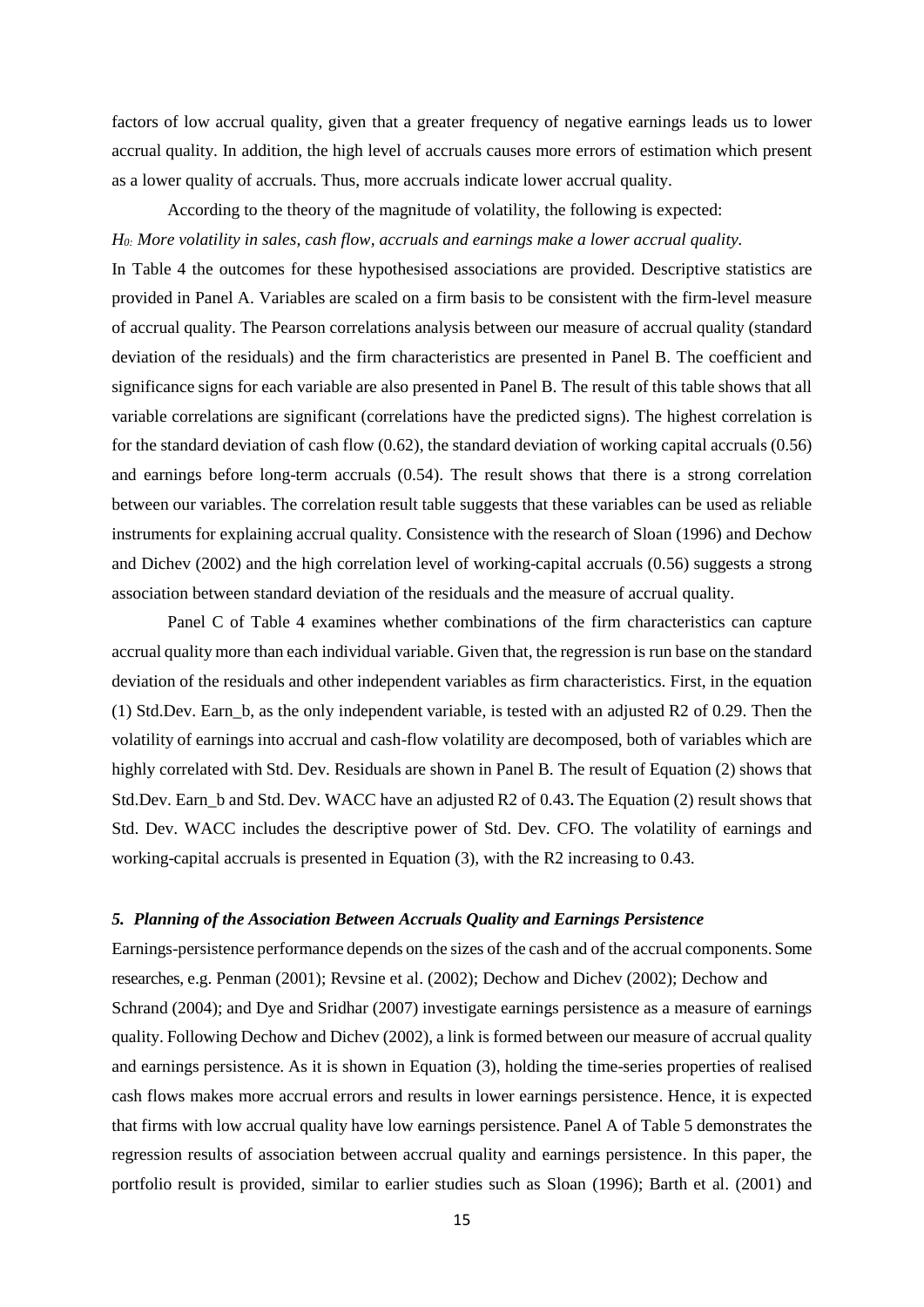Dechow and Dichev (2002), to make a comparability in order to investigate for a potential nonlinear relation in the quality-persistence. First, firm-years are sorted into quintile portfolios based on the standard deviation of the firm-specific regression standard deviation of the residuals (see Panel A of Table 5).This paper follows two approaches to describe the explanatory power of the standard deviation of the residuals and the level of working-capital accruals with respect to earnings persistence. The result in Panel A shows that there is a negative relationship between the standard deviation of the residuals and the persistence measure. The persistence measure declines from 0.069 to -0.058 between quintiles 1 and 5. However, the difference between standard deviation of the residuals is increased from 0.013 to 0.053 between quintiles 1 and 5. For variable of standard deviation of residuals, the difference between quintiles 1 and 5 is -17.847 and this is strongly significant. The difference for persistence is 10.699 and this is significant as well. Also, the absolute value of working-capital accruals has a negative relation with the measure of persistence.

In Panel B of Table 5, the mean value of the portfolio are ranked based on the magnitude of the absolute value of working-capital accruals. In Panel B, the absolute-magnitude value of working-capital accruals and the measure persistence for each quintile is provided. The results confirm the expected negative relation between the level of accruals and the earnings persistence; the measure of persistence declines from 0.041 to -0.032 and the standard deviation of residuals from 0.020 to -0.027 between quintiles 1 and 5. The differences between mean and t-stat for the level of working-capital accruals and the standard deviation of residuals are -0.152 and -0.027 and the t-stat are -52.576 and -12.505 respectively and both are strongly significant. However, the differences between the lower and upper quintals for the measure of persistence are positive and are 0.072 and t-stat is 5.786. Furthermore, the relation between the level of accruals and persistence in Panel B is not in harmony and fundamentally is flat for a low- to medium-level of working-capital accruals. Therefore, the relationship between accrual quality and earnings persistence is stronger than that between the level of accruals and persistence.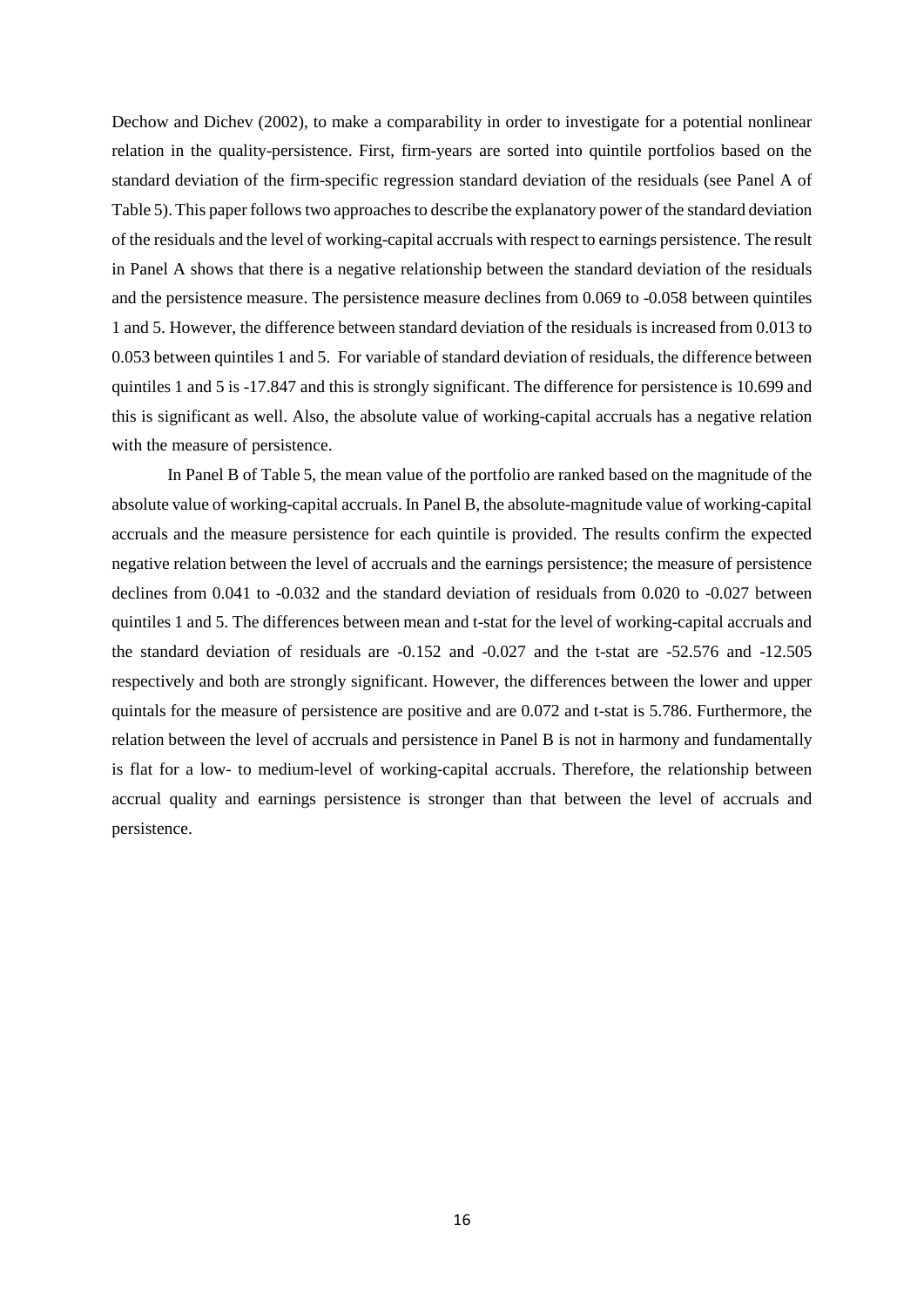**TABLE 4 Descriptive statistics and correlation to analyse the quality of working-capital accruals for firms**.

*Panel A: Descriptive Statistics*

|                     | Mean   | Std. Dev. | 25th<br><b>Percentiles</b> | <b>Median</b> | 75th<br><b>Percentiles</b> | <b>Skewness</b> | <b>Kurtosis</b> |
|---------------------|--------|-----------|----------------------------|---------------|----------------------------|-----------------|-----------------|
| Std. Dev. Residuals | 0.027  | 0.030     | 0.009                      | 0.018         | 0.033                      | 2.981           | 15.597          |
| Std. Dev. Sales     | 0.126  | 0.398     | 0.040                      | 0.079         | 0.141                      | 25.324          | 745.876         |
| Std. Dev. CFO       | 0.078  | 0.012     | 0.029                      | 0.051         | 0.090                      | 14.972          | 344.705         |
| Std. Dev. WACC      | 0.078  | 0.087     | 0.032                      | 0.055         | 0.100                      | 9.306           | 175.771         |
| Std. Dev. Earn B    | 0.098  | 0.139     | 0.032                      | 0.061         | 0.109                      | 7.146           | 84.467          |
| Log. TA             | 17.982 | 2.091     | 16.466                     | 17.831        | 19.357                     | 0.314           | 2.564           |

The number of observations for all equations is 2,454 firm-period observations

## *Panel B: Pearson correlation*

|                     |           |          |           | Std.       |             |           |             |
|---------------------|-----------|----------|-----------|------------|-------------|-----------|-------------|
|                     | Std. Dev. | Log.     | Std. Dev. | Dev.       | Std. Dev.   | Std. Dev. | Abs.        |
|                     | Residuals | TA       | Sales     | <b>CFO</b> | <b>WACC</b> | Earn B    | <b>WACC</b> |
| Std. Dev. Residuals | 1.000     | $-0.421$ | $-0.115$  | 0.619      | 0.557       | 0.543     | 0.359       |
| Log. TA             |           | < 0.001  | < 0.001   | < 0.001    | < 0.001     | < 0.001   | < 0.001     |
|                     |           |          | 0.437     | $-0.321$   | $-0.293$    | $-0.220$  | $-0.214$    |
| Std. Dev. Sales     |           |          | < 0.001   | < 0.001    | < 0.001     | < 0.001   | < 0.001     |
|                     |           |          |           | $-0.076$   | $-0.073$    | $-0.046$  | $-0.069$    |
| Std. Dev. CFO       |           |          |           | < 0.001    | < 0.001     | 0.026     | 0.001       |
|                     |           |          |           |            | 0.747       | 0.399     | 0.209       |
| Std. Dev. WACC      |           |          |           |            | < 0.001     | < 0.001   | < 0.001     |
|                     |           |          |           |            |             | 0.420     | 0.419       |
| Std. Dev. Earn B    |           |          |           |            |             | < 0.001   | < 0.001     |
|                     |           |          |           |            |             |           | 0.242       |
| Abs. WACC           |           |          |           |            |             |           | < 0.001     |

The number of observations for all equations is 2,454 firm-period observations. All variables are scaled by an average of total assets. Note: their significance levels are shown in *italics*.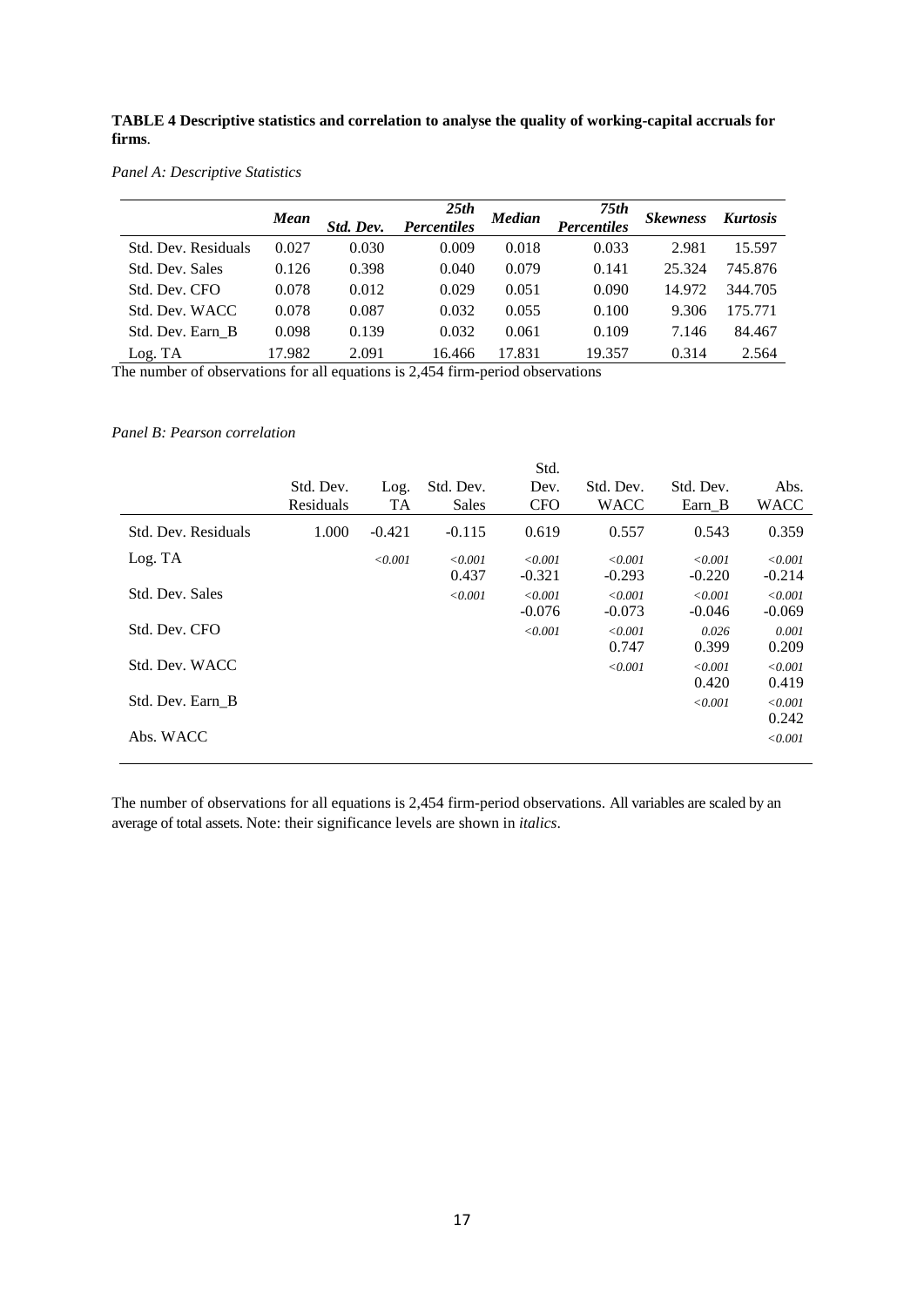## **TABLE 4.** Con.

*Panel C: Regressions Where the Dependent Variables Are the Standard Deviation of the Residuals and the Independent Variables Are Firm Characteristics*

|        | Std. Dev. Earn B<br>Intercept |        |         |        | Std. Dev. WACC | Std. Dev. CFO |         |            |
|--------|-------------------------------|--------|---------|--------|----------------|---------------|---------|------------|
| Coeff. | t-stat                        | Coeff. | t-stat  | Coeff. | t-stat         | Coeff.        | t-stat  | Adjusted R |
| 0.016  | 0.015                         | 0.117  | 0.110   |        |                |               |         | 0.29       |
|        | < 0.001                       |        | < 0.001 |        |                |               |         |            |
| 0.009  | 0.007                         | 0.081  | 0.074   | 0.136  | 0.124          |               |         | 0.43       |
|        | < 0.001                       |        | < 0.001 |        | < 0.001        |               |         |            |
| 0.013  | 0.012                         |        |         | 0.067  | 0.100          | 0.112         | 0.050   | 0.40       |
|        | < 0.001                       |        |         |        | < 0.001        |               | < 0.001 |            |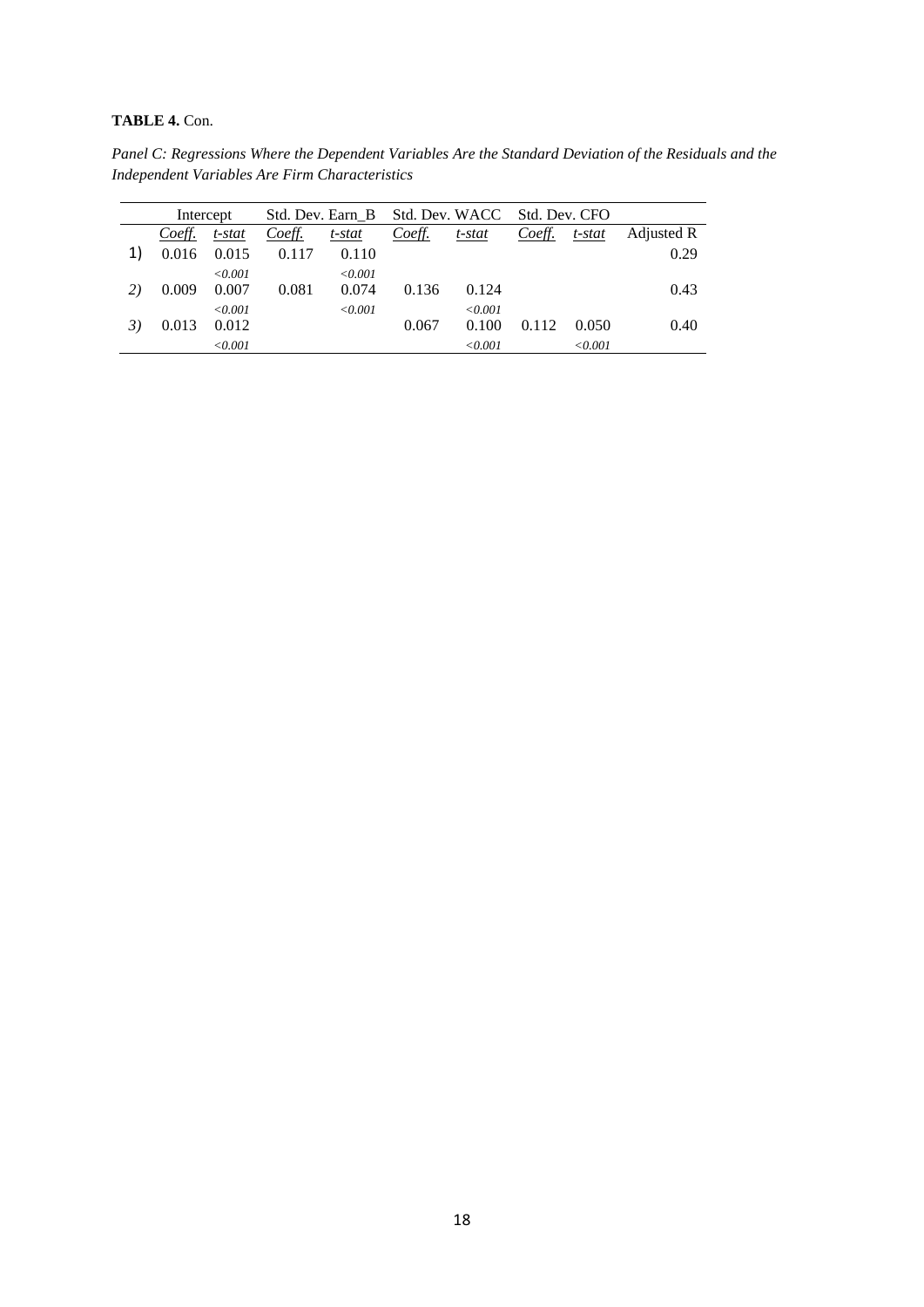**TABLE5. The relative information content of the Accruals quality and the level of accruals for Earnings persistence** 

*Panel A: Portion Based On the Magnitude of the Standard Deviation of the Residuals*

| Portfolio<br>Std. Dev. Residuals | 0.013 | 0.017 | 3<br>$0.022 \quad 0.031$ | 4     | 0.053    | Diff.<br>$-0.040$ | t.stat<br>-17.847    |
|----------------------------------|-------|-------|--------------------------|-------|----------|-------------------|----------------------|
| Abs. WACC                        | 0.026 | 0.034 | 0.048                    | 0.067 | 0.116    | -0.091            | < 0.001<br>$-20.710$ |
| Persistence                      | 0.069 | 0.072 | 0.053                    | 0.018 | $-0.058$ | 0.127             | < 0.001<br>10.699    |
|                                  |       |       |                          |       |          |                   | < 0.001              |

*Panel B: Portfolios Based on the Absolute Value of Accruals*

| Portfolio<br>Abs. WACC | 0.006 | 0.020                   | 3<br>0.037 | 0.067 | 0.159    | Diff.<br>$-0.152$ | t.stat<br>-52.576    |
|------------------------|-------|-------------------------|------------|-------|----------|-------------------|----------------------|
| Std. Dev. Residuals    | 0.020 | $0.021$ $0.023$ $0.026$ |            |       | 0.047    | $-0.027$          | < 0.001<br>$-12.505$ |
| Persistence            | 0.041 | 0.050                   | 0.043      | 0.037 | $-0.032$ | 0.072             | < 0.001<br>5.786     |
|                        |       |                         |            |       |          |                   | < 0.001              |

Note: "*WML*" is defined as the mean difference between winner and loser firms and "T-Stat" demonstrates the T-Statistics of these differences. According to the returns, all stock are ranked to five levels. *<0.001* denotes significance at the 1% level. According to the returns, all stock are ranked to five levels. *LMW* means losers minus winners.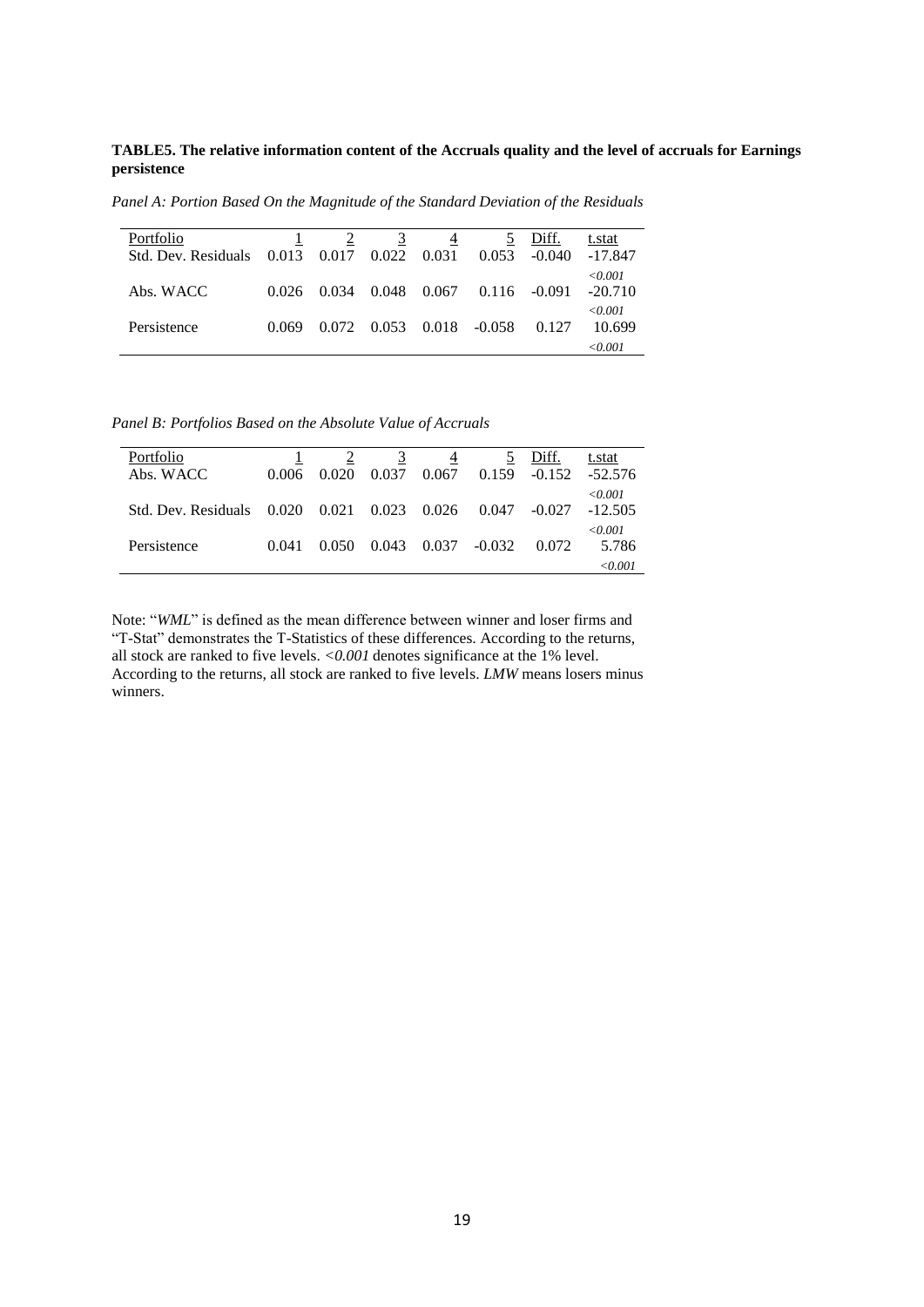#### 6. *Conclusion and Summary*

Dechow (1996) argues that the working-capital accruals are more important to mitigate timing and matching problems in cash flows when comparing with long-term accruals. Moreover, the research of Dechow and Dichev (2002) suggests a specifically different approach to assessing working-capital accruals and earnings quality. They provide a model to measure accrual quality as the residuals from firm-specific regressions of changes in working capital accruals and future operating cash flows.. Working-capital accruals are momentary changes that resolve timing problems in fundamental cash flows at the cost of making estimates. Accurate estimates can suggest a reasonable match between current accruals and current, past and future cash flow.

This paper follows the method of Dechow and Dichev (2002) and define accrual quality as the extent to which accruals map into cash-flow insights based on the UK data. There is a theoretical limitation for this approach with respect to the cash flows. The limitation is it provides little insight into the appropriate timing of accruals. As an example, this approach cannot be lead users to decide whether to or capitalize expense research and development expenditures. Empirical limitations for this analysis contain a restriction to working capital accruals that indicates there is no serial correlation in the estimation errors. To find the quality of working-capital accruals, the standard deviation of the residuals is used as accrual quality that resulted from firm-specific OLS regressions of working-capital accruals based on last, current and one-year-ahead operating cash flow. Unlike prior research, to avoid a restriction to working-capital accruals, different equations is used to cover more items of workingcapital accruals. In addition, after examining earnings and accrual quality, this paper finds that average UK company behaviour was quite similar to the behaviour found earlier in United States. This paper's findings show that greater volatility of sales, cash flow, accruals and earnings results in a lower accrual quality*.* Without a doubt, some of the analysis in this paper, especially that using different equations to calculate working-capital accruals, leads us to a valuable improvement of the earlier studies.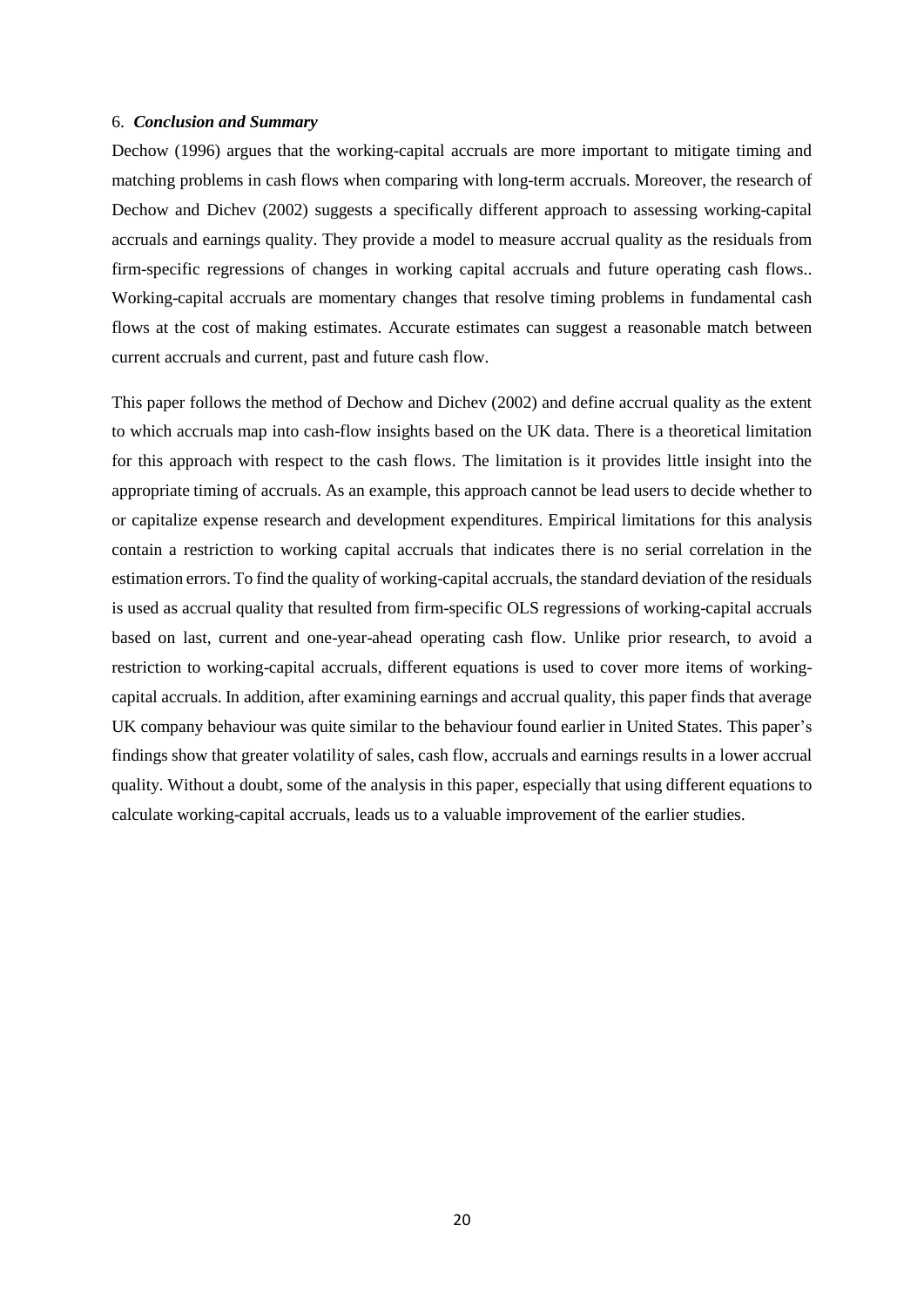#### **REFERENCES**

- Ashbaugh, H., and R. LaFont, 2003. Reporting incentives and the quality of non-US firms' working capital accruals. *Working paper*, University of Wisconsin.
- Ball, R., Shivakumar, L., 2008. Earnings quality at initial public offerings. *Journal of Accounting and Economics*, 45(2): 324-349.
- Ball, R., and L. Shivakumar, 2008. Earnings quality at initial public offerings. *Journal of Accounting and Economics*, 45 (2/3): 324-349.
- Barth, M., Cram, D., and K. Nelson, 2001. Accruals and the prediction of future cash flows. *The Accounting Review,* 76, 27-58.
- Bharath, S., Sunder, J., and S. Sunder, 2008. Accounting quality and debt contracting. *The Accounting Review,* 83(1), 1-28.
- Bhattacharya, N., Desai, H., and K. Venkataraman, 2007. Earnings quality and information asymmetry: Evidence from trading costs, *working paper*, Southern Methodist University.
- Biddle, G., and G. Hilary, 2006. Accounting quality and firm-level capital investment. *The Accounting Review*, 81(5), 963-982.
- Bradshaw, M., and G. Miller, 2005. Will harmonizing accounting standards really harmonize accounting? Evidence from non-US firms adopting US GAAP. *Journal of Accounting, Auditing & Finance,* April 2008 vol. 23 no. 2 233-264.
- Cheng, C. S. A., Johnston, J., Liu, C. Z., 2013. The supplemental role of operating cash flows in explaining share returns: Effect of various measures of earnings quality. *International Journal of Accounting & Information Management*, 21(1): 53-71.
- Cheng, C., Peng, H., and W. Thomas, 2005. Comparison of abnormal accrual estimation procedures in the context of investor mispricing. University of Houston, *Working paper*.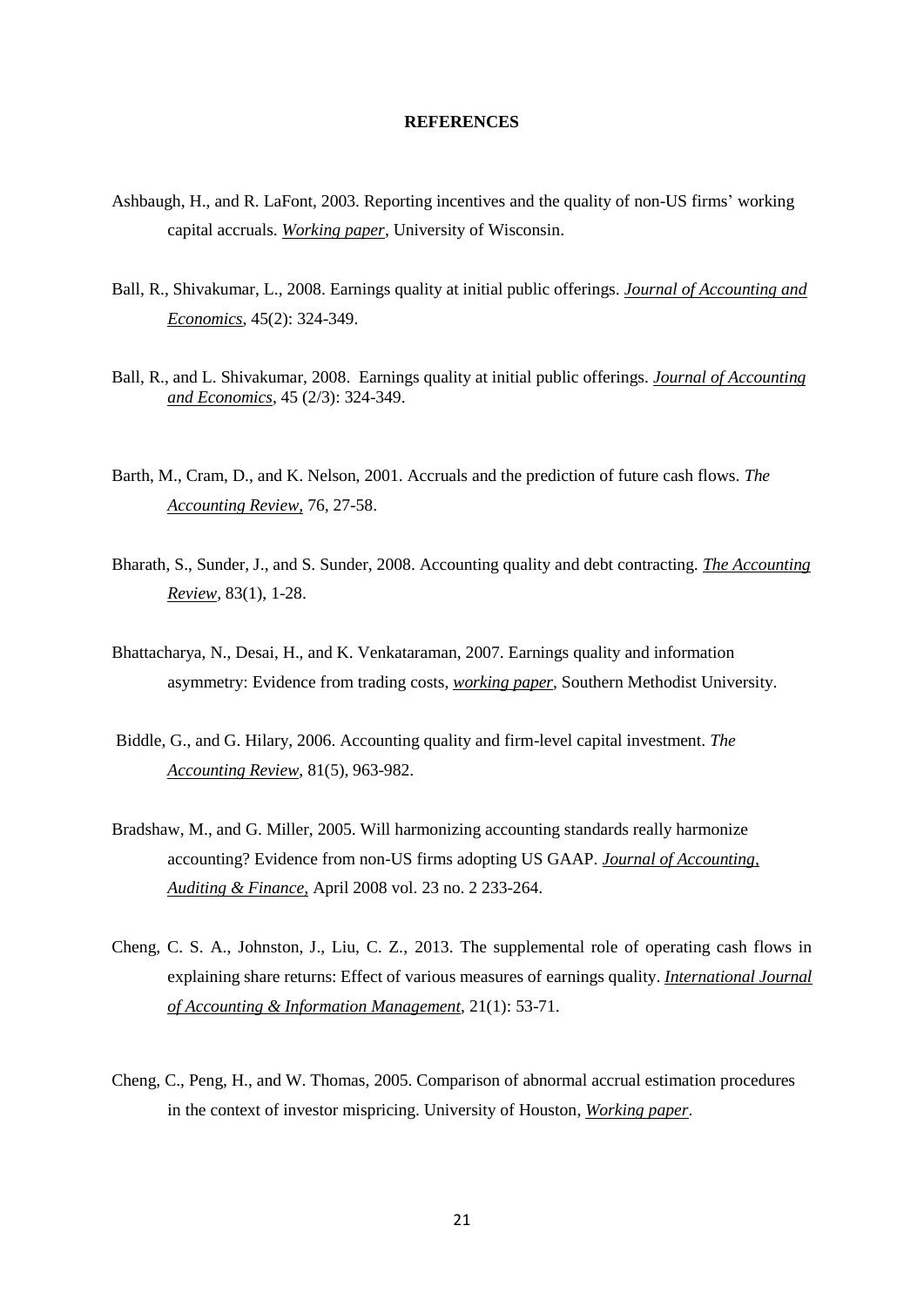- Dechow, P., 1994. Accounting earnings and cash flows as measures of firm performance: The role of accounting accruals. *Journal of Accounting and Economics*, 18, 3-42.
- Dechow, P., and I. Dichev, 2002. The quality of accruals and earnings: The role of accrual estimation errors. *The Accounting Review*, 77 (Supplement): 35–59.
- Dechow, P., Schrand, C., 2004. Earnings quality. *The Research Foundation of CFA Institute*
- Dechow, P., Ge, W., & Schrand, C., 2010. Understanding earnings quality: A review of the proxies, their determinants and their consequences. *Journal of Accounting and Economics*, 50 (2-3): 344-401.
- Dechow, P., Kothari, S., Watts, R., 1998. The Relation between Earnings and Cash Flows. *[Journal of](http://www.elsevier.com/homepage/sae/econworld/econbase/jae/frame.htm)  [Accounting & Economics](http://www.elsevier.com/homepage/sae/econworld/econbase/jae/frame.htm)*, 25, 133-168.
- Dopuch, N., Mashruwala, R., Seethamraju, C., and Zach, T., 2011. The impact of a heterogeneous accrual-generating process on empirical accrual models. *Journal of Accounting, Auditing & Finance*, 27(1): 1-26.
- Ronald A. Dye; Sri S. Sridhar, 2007[. The allocational effects of the precision of accounting estimates.](http://www.scholars.northwestern.edu/pubDetail.asp?t=pm&id=34547203973&n=Ronald+Dye&u_id=591&oe_id=1&o_id=) *Journal of Accounting Research*, 45(4):731-769.
- Ecker, F., Francis, J., Kim, I., Olsson, P., and K. Schipper, 2006. A returns-based representation of earnings quality. *The Accounting Review,* 81(4): 749-780.
- Francis, J., LaFond, R., Olsson, P., and K. Schipper, 2004. Costs of equity and earnings attributes. *The Accounting Review,* 79, 967-1010.
- Francis, J., LaFond, R., Olsson, P., Schipper, K., 2005. The market pricing of accruals quality. *Journal of Accounting and Economics*, 39, 295-327.
- Francis, J., Nanda, D., Olsson, P., 2008. Voluntary disclosure, earnings quality, and cost of capital. *Journal of Accounting Research*, 46, 53–99.
- Hao, Q., 2009. Accruals' persistence, accruals mispricing and operating cycle: evidence from the US. *International Journal of Accounting & Information Management*, 17(2): 198-207.
- Hu, N., Hao, Q., Liu, L., Yao, L. J., 2015. Managerial tenure and earnings management. *International Journal of Accounting & Information Management*, 23(1): 42 – 59.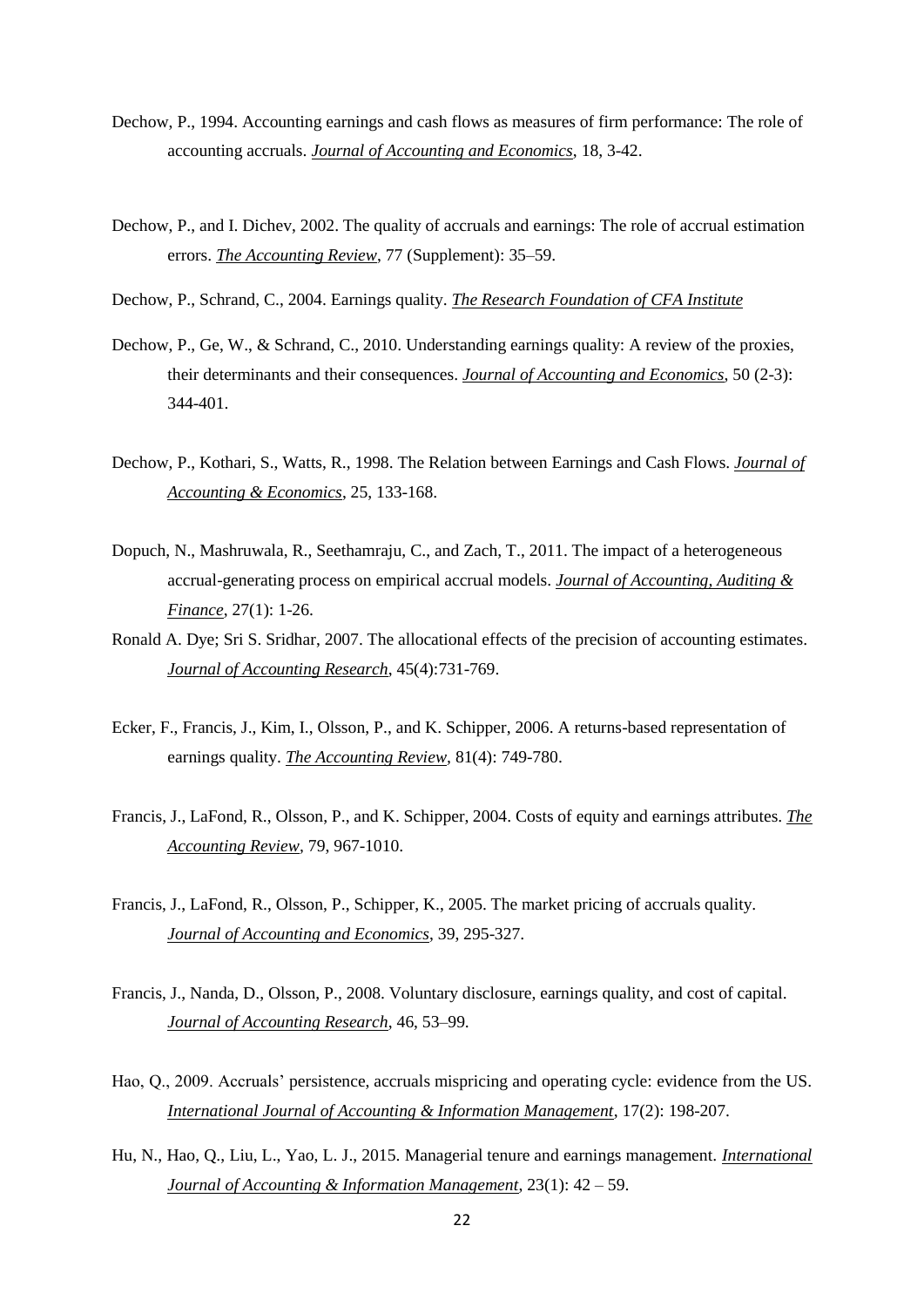- Jones, J., 1991. Earnings management during import relief investigation. *Journal of Accounting Research,* 29, 193-228.
- Liu, C. and O'Farrell, G., 2011. The impact of IFRS on earnings management: evidence from the People's Republic of China. *International Journal of Services and Standards*, 7(3/4): 264 – 277.
- Liu, J., Nissim, D., Thomas, J., 2002. Equity valuation using multiples. *Journal of Accounting Research,* 40, 135-172
- Liu, C., Yuen, C. Y., Yao, L. J., Chan, S. H., 2014. Differences in earnings management between firms using US GAAP and IAS/IFRS. *Review of Accounting and Finance*, 13(2): 134 - 155
- Myers, J., Myers, L., and T. Omer, 2003. Exploring the term of auditor-client relationship and the quality of earnings: a case for mandatory auditor rotation? *The Accounting Review*, 78(3): 779-799.
- Pae, J., 2005. Expected accrual models: the impact of operating cash flows and reversal of accruals. *Review of Quantitative Finance and Accounting,* 24, 5-22.
- Palepu K., P. Healy, and V. Bernard, 2000. Business Analysis and Valuation. Cincinnati, OH: South Western
- Penman, S., 2001. On Comparing Cash Flow and Accrual Accounting Models for Use in Equity Valuation: A Response to Lundholm and O'Keefe. *Contemporary Accounting Research*, Vol. 18(4): 681–92
- Raman, K., L. Shivakumar, and A. Tamayo, 2008. Targets "earnings quality and bidders" takeover decisions. London Business School, *Working paper*.
- Revsine, L., D. W. Collins, and W. B. Johnson, 2002. Financial Reporting and Analysis. *Upper Saddle River,* NJ: Prentice Hall.
- Sloan, R. G., 1996. Do Stock Prices Fully Reflect Information in Accruals and Cash Flows about Future Earnings? *Accounting Review,* 71(3): 289-315.
- Teoh, S. H., Welch, I., and Wong, T. J., 1998a. Earnings Management and the Long-Run Performance of Initial Public Offerings. *Journal of Finance*, 53(6):1935–1974